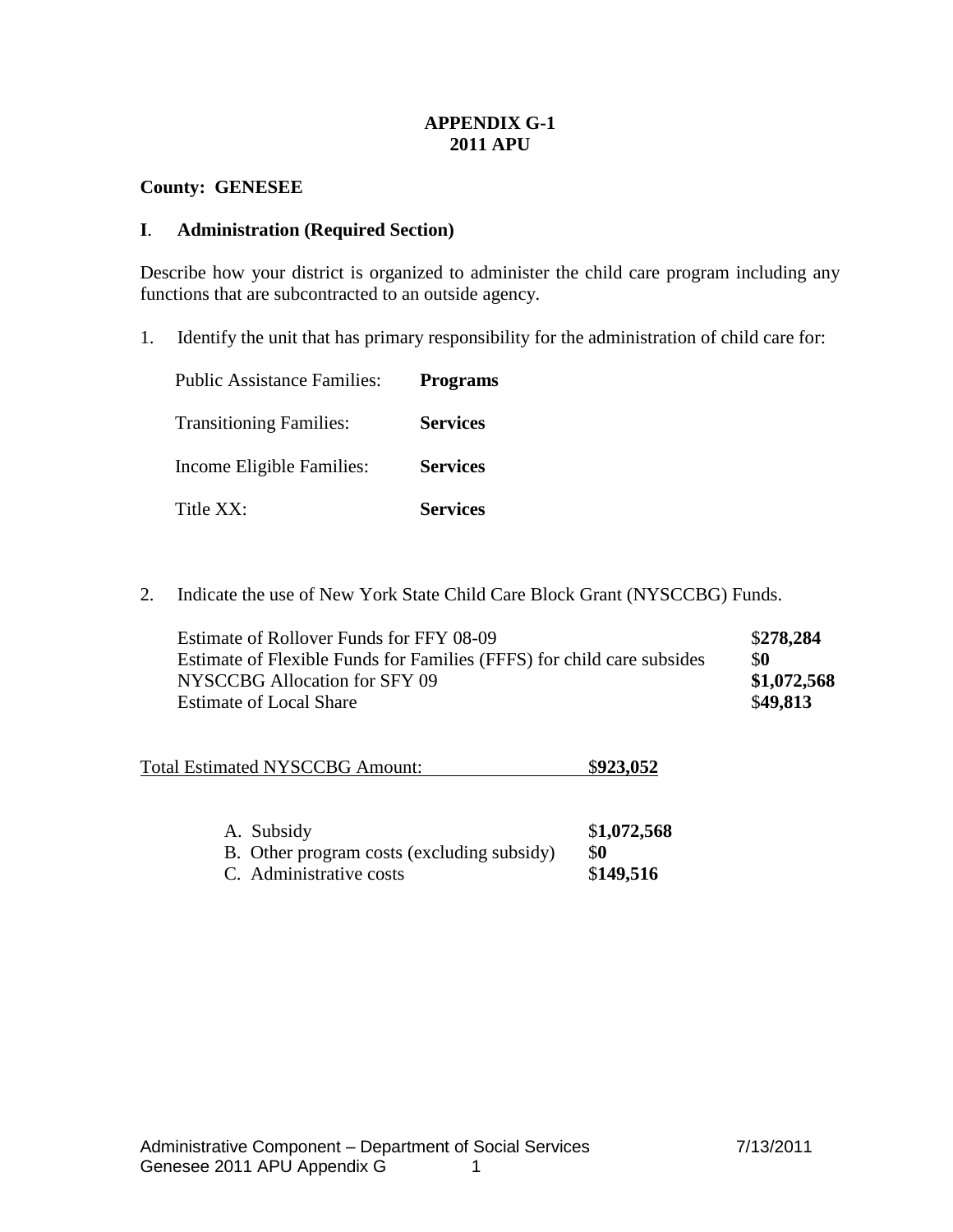3. Does your district have a contract or formal agreement with another organization to perform any of the following functions?

| Function:                                 | Organization: | <b>Amount of Contract:</b> |
|-------------------------------------------|---------------|----------------------------|
| Eligibility screening                     |               |                            |
| Screening of legally-<br>exempt providers |               |                            |
| Assistance in locating care               |               |                            |
| Child Care Information<br><b>Systems</b>  |               |                            |
| Other                                     |               |                            |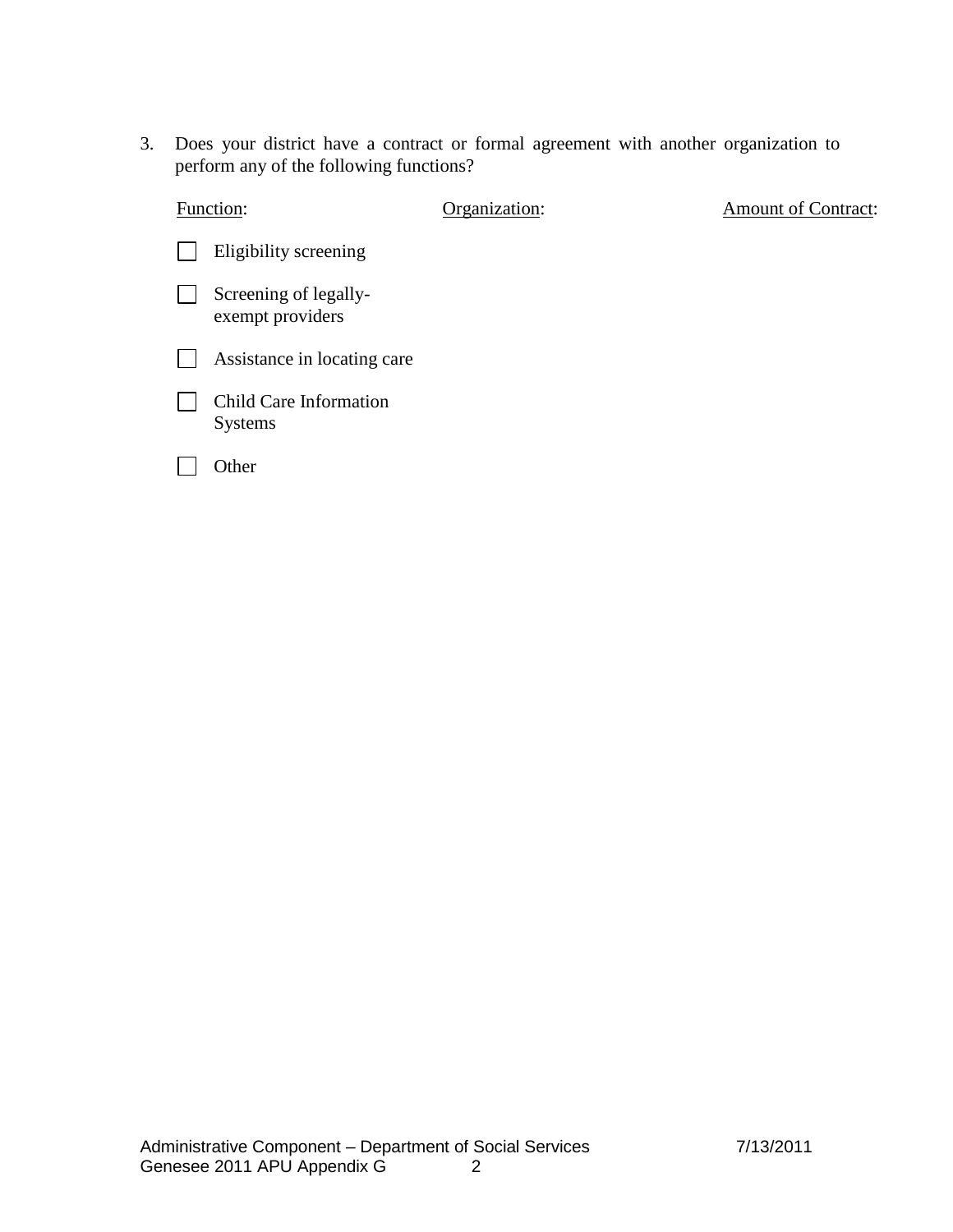# **APPENDIX G-2**

# **II. Other Eligible Families if Funds are Available (Required Section)**

Listed below are optional categories of eligible families that your district can include as part of its ICP. Select any categories your district wants to serve and describe any limitations associated with the category.

| <b>Optional Categories</b>                                                                                                                                                                         | Option                            | <b>Limitations</b> |
|----------------------------------------------------------------------------------------------------------------------------------------------------------------------------------------------------|-----------------------------------|--------------------|
| Assistance (PA)<br>families<br>Public<br>1.<br>participating in an approved activity in<br>addition to their required work activity.                                                               | $\boxtimes$ Yes<br>N <sub>o</sub> |                    |
| 2. PA families or families with income up<br>to 200% of the State Income Standard<br>when the caretaker is:                                                                                        |                                   |                    |
| a) participating in an approved substance<br>abuse treatment program                                                                                                                               | $\boxtimes$ Yes<br>N <sub>o</sub> |                    |
| b) homeless                                                                                                                                                                                        | $\boxtimes$ Yes<br>N <sub>o</sub> |                    |
| c) a victim of domestic violence                                                                                                                                                                   | $\boxtimes$ Yes<br>N <sub>o</sub> |                    |
| d) in an emergency situation of short<br>duration                                                                                                                                                  | Yes<br>IXI<br>N <sub>o</sub>      |                    |
| 3. Families with an open child protective<br>services case when child care is needed to<br>protect the child.                                                                                      | $\boxtimes$ Yes<br>N <sub>o</sub> |                    |
| 4. Families with income up to 200% of the<br>State Income Standard when child care<br>services are needed because the child's<br>caretaker:                                                        |                                   |                    |
| physically<br>is<br>mentally<br><b>or</b><br>a)<br>incapacitated                                                                                                                                   | $\boxtimes$ Yes<br>N <sub>o</sub> |                    |
| b) has family duties away from home                                                                                                                                                                | $\boxtimes$ Yes<br>N <sub>o</sub> |                    |
| 5. Families with income up to 200% of the<br>State Income Standard when child care<br>services are needed for the child's caretaker<br>to actively seek employment for a period up<br>to 6 months. | $\boxtimes$ Yes<br>No             |                    |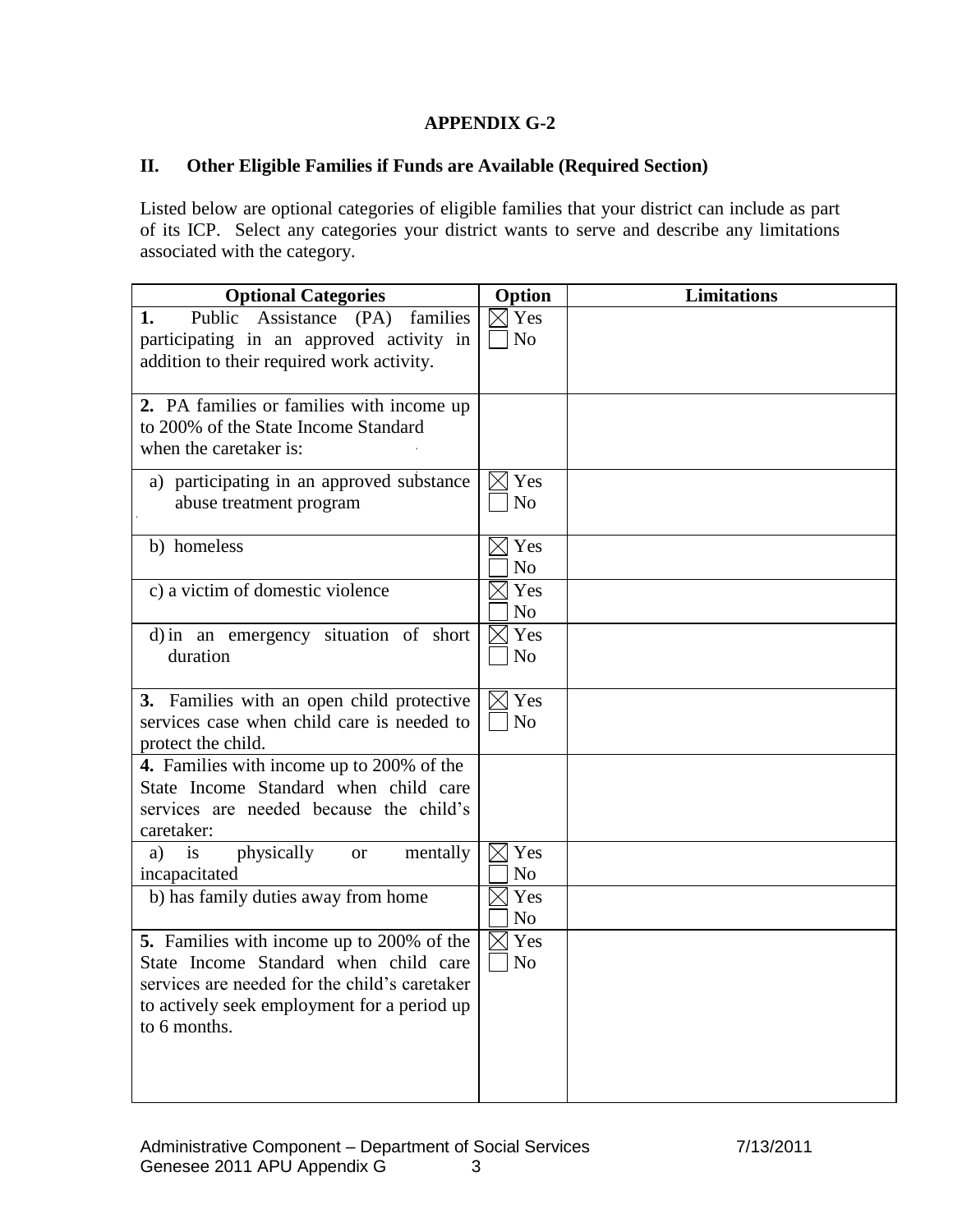| <b>6.</b> PA families where a sanctioned parent is<br>participating in unsubsidized employment, | $\boxtimes$<br>Yes<br>N <sub>o</sub> |  |
|-------------------------------------------------------------------------------------------------|--------------------------------------|--|
| earning wages at a level equal to or greater                                                    |                                      |  |
| than the minimum amount under law.                                                              |                                      |  |
|                                                                                                 |                                      |  |
| 7. Families with income up to 200% of the                                                       |                                      |  |
| State Income Standard when child care                                                           |                                      |  |
| services are needed for the child's caretaker                                                   |                                      |  |
| to participate in:                                                                              |                                      |  |
| a) a public or private educational                                                              | Yes                                  |  |
| facility providing a standard high school                                                       | No                                   |  |
| curriculum offered by or approved by                                                            |                                      |  |
| the local school district                                                                       |                                      |  |
| b) an education program that prepares                                                           | Yes                                  |  |
| an individual to obtain a NYS High                                                              | N <sub>o</sub>                       |  |
| School equivalency diploma                                                                      |                                      |  |
| c) a program providing basic remedial                                                           | Yes<br>$\boxtimes$                   |  |
| education in the areas of reading,                                                              | $\rm No$                             |  |
| mathematics,<br>writing,<br>and<br>oral<br>communications<br>individuals<br>for                 |                                      |  |
|                                                                                                 |                                      |  |
| functioning below the ninth month of<br>the eighth grade level                                  |                                      |  |
| d) a program providing literacy training                                                        | Yes                                  |  |
| designed to help individuals improve                                                            | N <sub>o</sub>                       |  |
| their ability to read and write;                                                                |                                      |  |
| e) English as a second language (ESL)                                                           | Yes                                  |  |
| instructional<br>program<br>designed<br>to                                                      | N <sub>o</sub>                       |  |
| develop skills in listening, speaking,                                                          |                                      |  |
| reading<br>and writing the English                                                              |                                      |  |
| language for individuals whose primary                                                          |                                      |  |
| language is other than English                                                                  |                                      |  |
| f) a two year full-time degree granting                                                         | Yes                                  |  |
| program at a community college, a two                                                           | $\boxtimes$ No                       |  |
| year college, or an undergraduate                                                               |                                      |  |
| college with a specific vocational goal                                                         |                                      |  |
| leading to an associate degree or                                                               |                                      |  |
| certificate of completion                                                                       |                                      |  |
| g) a training program, which has a                                                              | Yes                                  |  |
| specific occupational goal and is                                                               | $\boxtimes$ No                       |  |
| conducted by an institution licensed or                                                         |                                      |  |
| approved by the State Education                                                                 |                                      |  |
| Department other than a college or                                                              |                                      |  |
| university                                                                                      |                                      |  |
| h) a prevocational skill training program                                                       | Yes                                  |  |
| such as, a basic education and literacy                                                         | $\rm No$<br>$\boxtimes$              |  |
| training program                                                                                |                                      |  |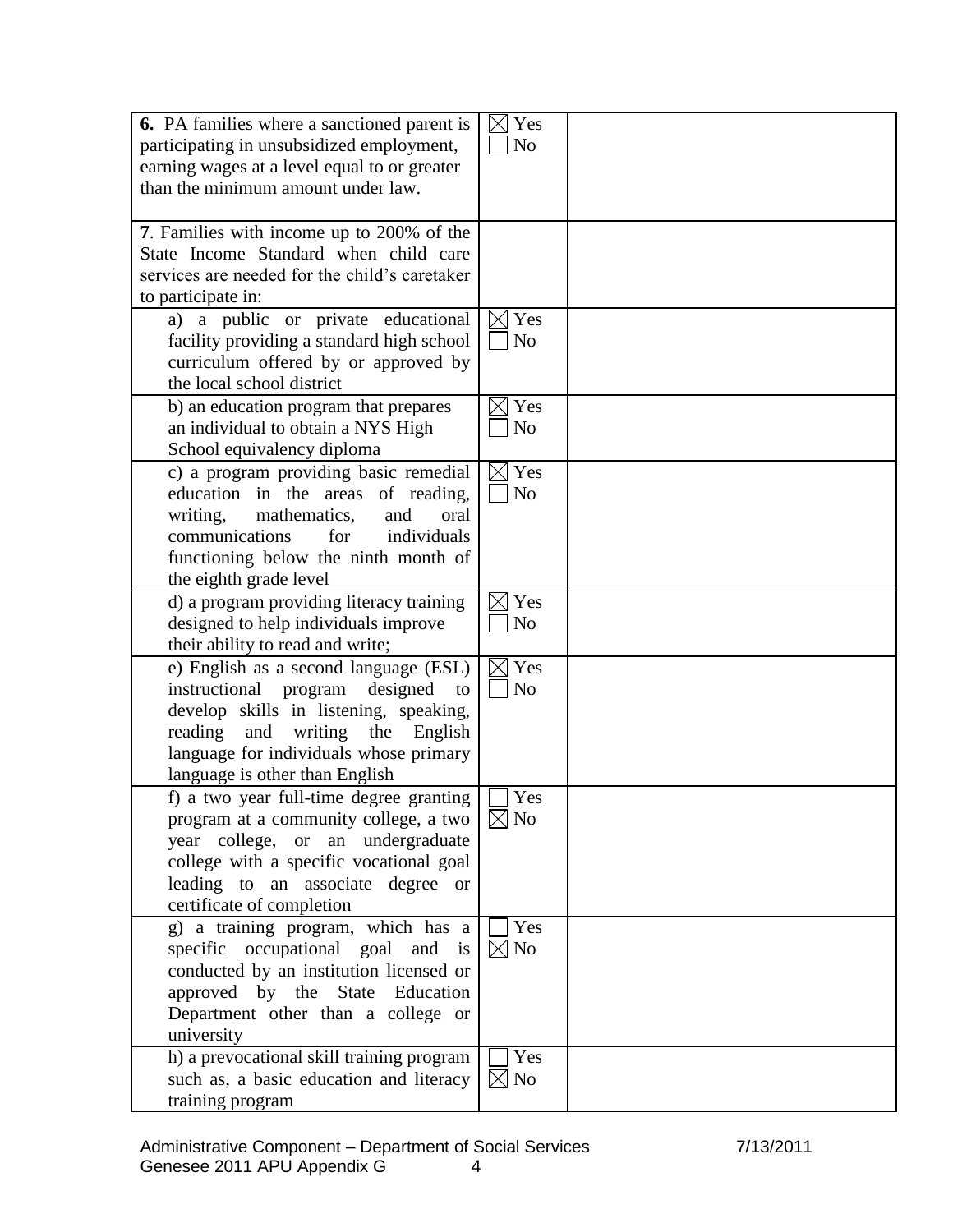|                                                             | Yes                           |  |
|-------------------------------------------------------------|-------------------------------|--|
| i) a demonstration project designed for                     |                               |  |
| vocational training or other project                        | $\boxtimes$ No                |  |
| approved by the Department of Labor.                        |                               |  |
|                                                             |                               |  |
| The parent/caretaker must complete the                      |                               |  |
| selected programs listed under number                       |                               |  |
|                                                             |                               |  |
| seven within 30 consecutive calendar                        |                               |  |
| The parent/caretaker cannot<br>months.                      |                               |  |
| enroll in more than one program.                            |                               |  |
| 8. PA recipients and low income families                    | Yes                           |  |
| with incomes up to 200% of the State                        | $\boxtimes$<br>N <sub>o</sub> |  |
| Income Standard who are satisfactorily                      |                               |  |
|                                                             |                               |  |
| participating in a two-year program other                   |                               |  |
| than one with a specific vocational                         |                               |  |
| sequence (leading to an associates degree or                |                               |  |
| certificate of completion and that is                       |                               |  |
| reasonably expected to lead<br>to<br>an                     |                               |  |
| improvement in the parent/caretaker's                       |                               |  |
| earning capacity) as long as the parent(s) or               |                               |  |
| caretaker is also working at least 17 1/2                   |                               |  |
|                                                             |                               |  |
| hours per week. The parent/caretaker must                   |                               |  |
| his<br>her<br>demonstrate<br><sub>or</sub><br>ability<br>to |                               |  |
| successfully complete the course of study.                  |                               |  |
| 9. PA recipients and low income families                    | Yes                           |  |
| with incomes up to 200% of<br>the State                     | $\boxtimes$ No                |  |
| Income Standard who are satisfactorily                      |                               |  |
| participating in a two-year college or                      |                               |  |
| university program (other than one with a                   |                               |  |
| specific vocational sequence) leading to an                 |                               |  |
|                                                             |                               |  |
| associates degree or a certificate of                       |                               |  |
| completion that is reasonably expected to                   |                               |  |
| lead<br>improvement<br>in<br>to<br>the<br>an                |                               |  |
| parent/caretaker's earning capacity as long                 |                               |  |
| as the parent $(s)$ or caretaker is also working            |                               |  |
| at least $17 \frac{1}{2}$ hours per week. The               |                               |  |
| parent/caretaker must demonstrate his or                    |                               |  |
| her ability to successfully complete the                    |                               |  |
| course of study.                                            |                               |  |
|                                                             |                               |  |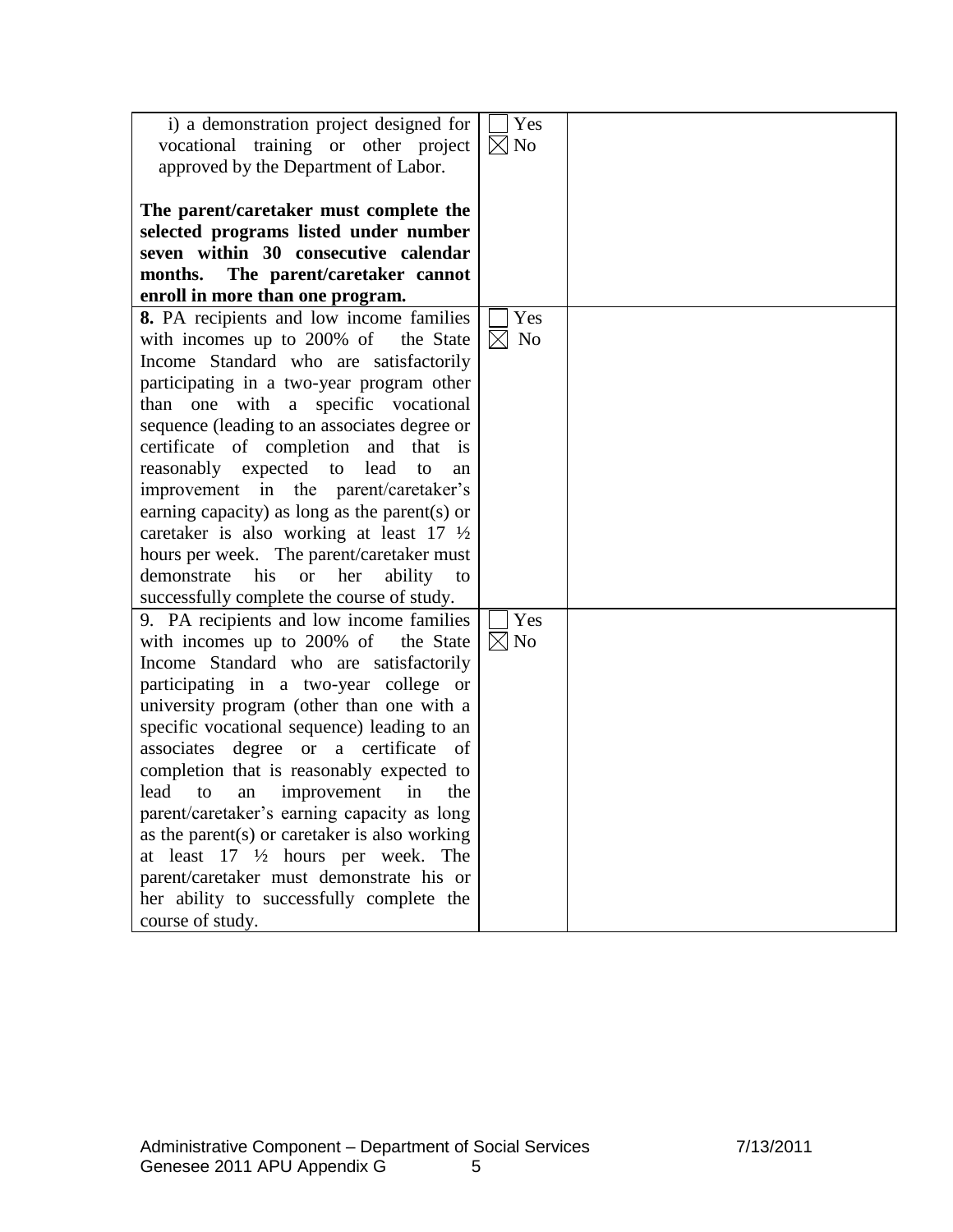| 10. PA recipients and low income families     | Yes            |  |
|-----------------------------------------------|----------------|--|
| with incomes up to 200% of the State          | $\boxtimes$ No |  |
| Income Standard who are satisfactorily        |                |  |
| participating in a four-year college or       |                |  |
| university program (leading to a bachelor     |                |  |
| degree and that is reasonably expected to     |                |  |
| improvement in<br>lead<br>the<br>to<br>an     |                |  |
| parent/caretaker's earning capacity) as long  |                |  |
| as the parent(s) or caretaker is also working |                |  |
| at least $17 \frac{1}{2}$ hours per week. The |                |  |
| parent/caretaker must demonstrate his or      |                |  |
| her ability to successfully complete the      |                |  |
| course of study.                              |                |  |
| 11. Families with income up to 200% of the    | Yes            |  |
| State Income Standard when child care         | $\boxtimes$ No |  |
| services are needed for the child's caretaker |                |  |
| to participate in a program to train workers  |                |  |
| in a employment field that currently is or is |                |  |
| likely to be in demand in the near future, if |                |  |
| the caretaker documents that he or she is a   |                |  |
| dislocated worker<br>and is<br>currently      |                |  |
| registered in such a program, provided that   |                |  |
| child care services are only used for the     |                |  |
| portion of the day the caretaker is able to   |                |  |
| document is directly related to the caretaker |                |  |
| engaging in such a program.                   |                |  |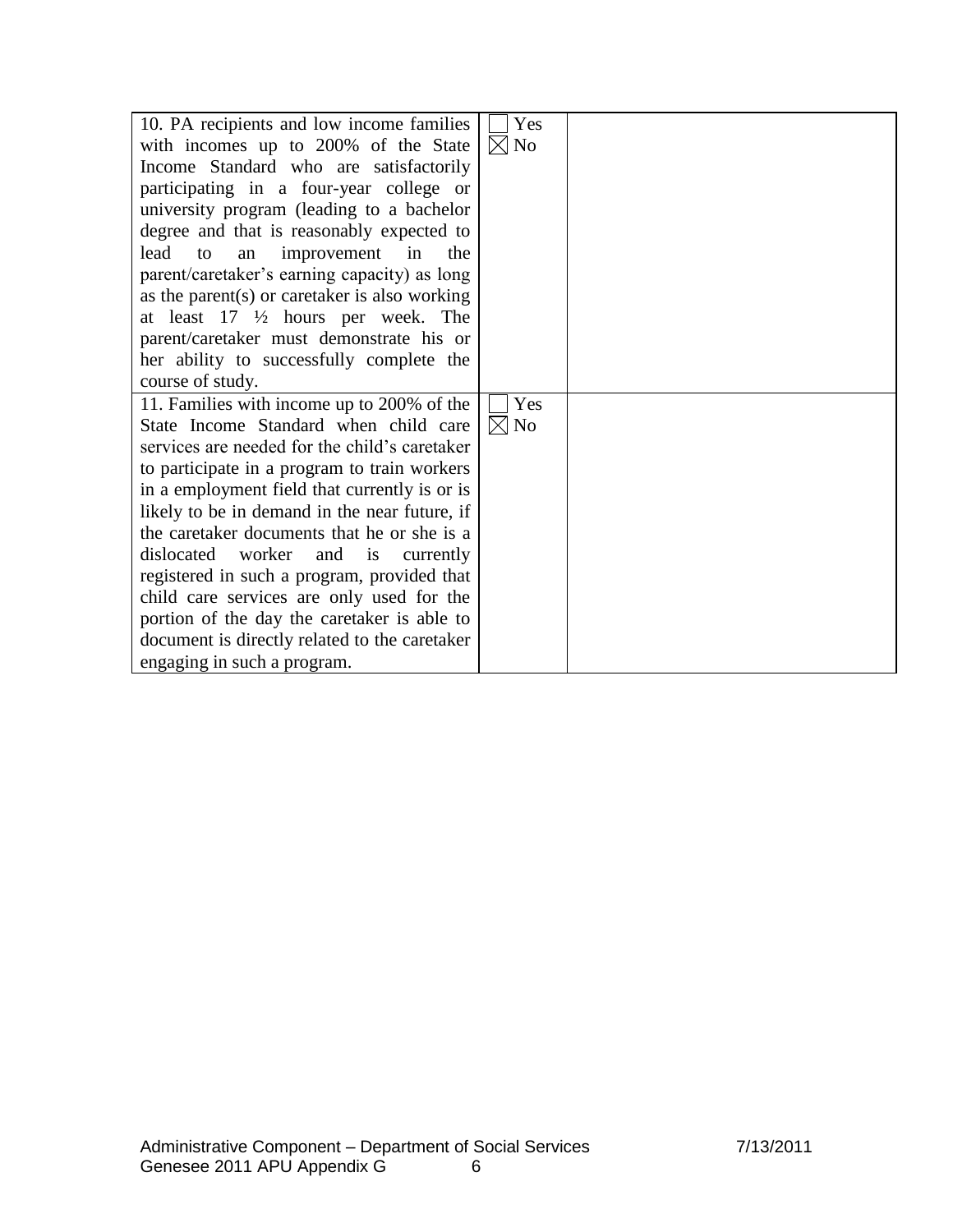## **APPENDIX G-3**

#### **III. Reasonable Distance, Very Low Income, Family Share, Case Closings and Openings, and Fraud and Abuse Control Activities (Required Section)**

#### **Reasonable Distance**

Your district is required to define reasonable distance based on community standards for determining accessible child care.

The following defines "reasonable distance": **Availiability of suitable child care within (10) mile radius of the caretaker/relatives home or place of employment.** 

Describe any steps/consultations made to arrive at your definition: **Discussed with Family Assistance, employment and day care units within DSS and with major employment sub-contractor, Genesee County Job Development Bureau.** 

#### **Very Low Income**

Very Low Income is defined by each district and is used in determining priorities for child care benefits.

Very Low Income is defined as **200**% of the State Income Standard.

#### **Family Share**

Family share is the weekly amount paid towards the costs of the child care services by the child's parent or caretaker. In establishing family share, your district must select a percentage from 10% to 35% to use in calculating the family share. The family share of child care is calculated by applying the family share percentage against the amount of the family's annual gross income that is in excess of the State Income Standard divided by 52.

Family Share Percentage selected by our district **35**%.

#### **Case Closings** (select one or two)

1. The district must describe below how priority is given to federally mandated priorities and describe local priorities. If all NYSCCBG funds are committed, the district will discontinue funding to those families that have lower priorities in order to serve families with higher priorities. Described below is how the district will select cases to be closed in the event that there are insufficient or no funds available.

## **Cases will not be closed due to insufficient funds. A waiting list will be utilized for cases to be oened until all funds are available.**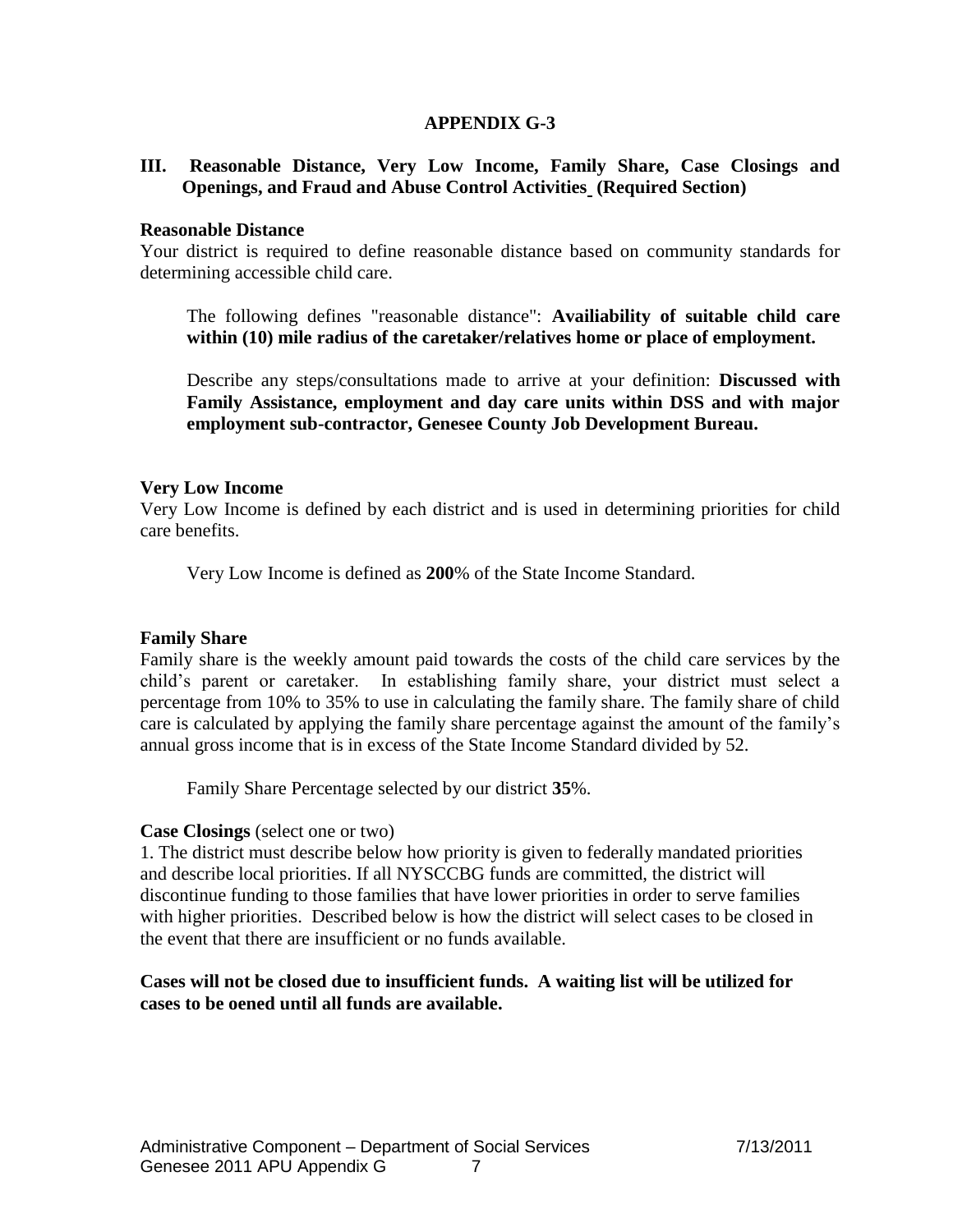2. The district has not established priorities beyond the federally-mandated priorities. If all NYSCCBG funds are committed, case closings for families which are not eligible under a child care guarantee and are not a federally-mandated priority must be based on the length of time in receipt of services. The length of time used to close cases may be based either on the shortest or longest time receiving child care services but must be consistent for all families. The district has chosen to close cases based on:

shortest time receiving child care services  $\boxtimes$  longest time receiving child care services

## **Case Openings**

The district must describe below how priority is given to federally mandated priorities and how the district will select cases to be opened in the event that there are insufficient funds available.

**Genesee County grants federal priority to very low income and families with special needs when selecting cases for case openings when there is insufficient funds to open all eligible families. Cases will be prioritized from any waiting list in the following order: families that have children with special needs, followed by c combination of families with the lowest income that have been on the waiting list the longest.**

## **Fraud and Abuse Control Activities**

The district must identify below the criteria it will use to determine which child care subsidy applications suggest a higher than acceptable risk for fraudulent or erroneous child care subsidy payment and procedures for referring such applications to the district's front end detection system.

**Documents or information provided are inconsistent with application, such as different name used for signature.**

**Prior history of denial, case closing, or overpayments resulting from an investigation. Application inconsistent with prior case.**

**No absent parent information or information is inconsistent with application.**

The district must describe below it sampling methodology used to determine which cases it will seek verification of an applicant or recipient's continued need for child care including, as applicable, verification of participation in employment, education or other required activities. **The ideal methodology will be to review all cases (100%) at the time of the 6 month recertification. The recipients will be required to provide verification of employment, school/education, etc. At the very minimum, using July 2005-June 2006 case load estimates Genesee County had 208 Non-TA daycare cases; the sample methodology for this universe ( N= 208 cases) will be to review approximatley 12 cases/month or 144/year, based on the 2005-2006 case load. In either case, the review will examine and verify the applicants continued need for child care.**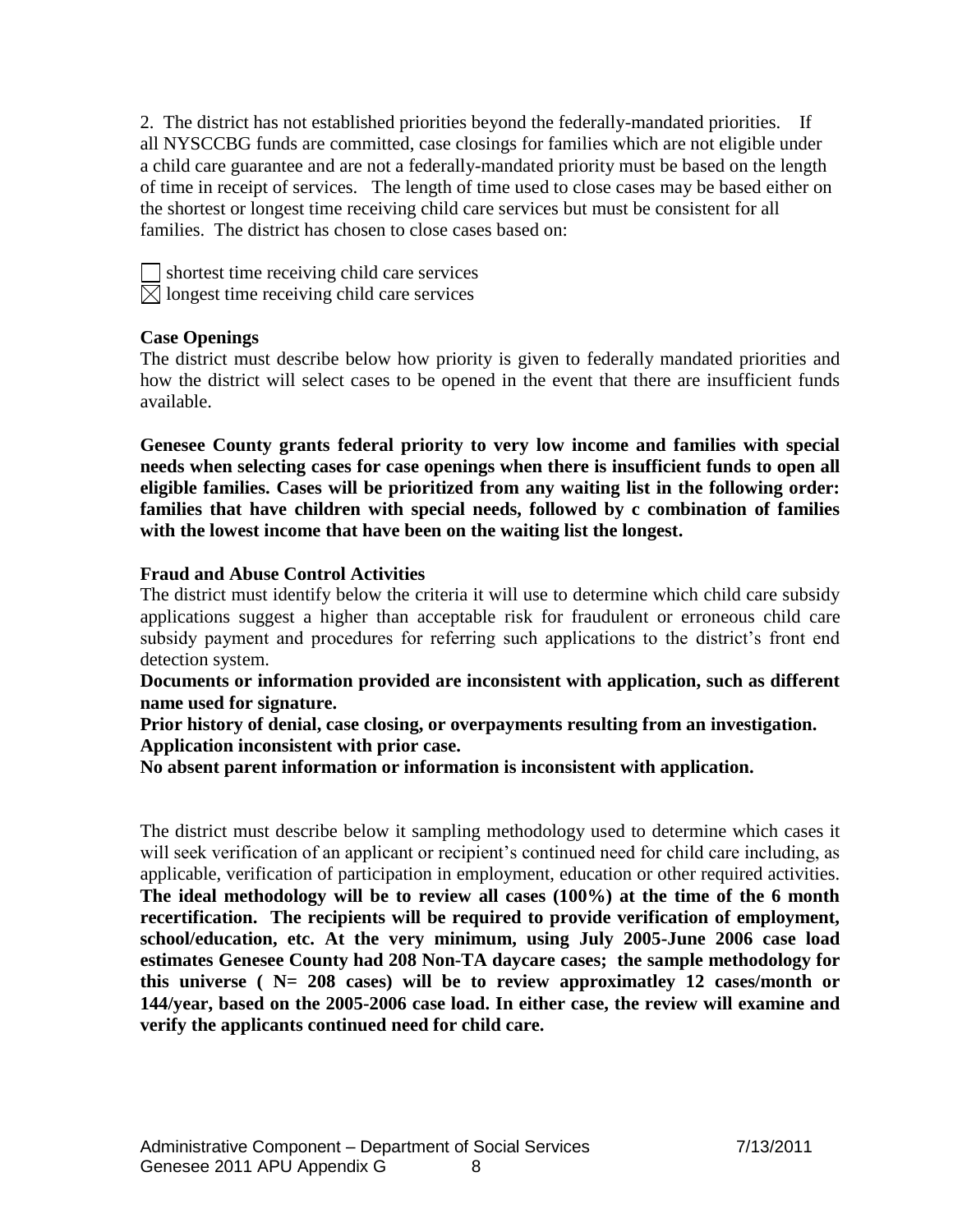The district must describe below it sampling methodology used to determine which child care providers of subsidized child care services they will review for the purpose of comparing the child care providers attendance forms for children receiving subsidized child care services and any child and adult care food program inspection forms to verify that child care was actually provided on the days listed on the attendance forms.

**ALL providers of subsidized childcare services that participate in CACFP will bereviewed on a yearly basis. ALL (at this point Genesee County has 15 such providers) legally exempt, group family day care and family day care will be reviewed for the purpose of comparing the providers subsidized attendance forms with the CACFP monitoring inspection forms to verify that child care was actually provided on the days listed on the districts attendance forms.**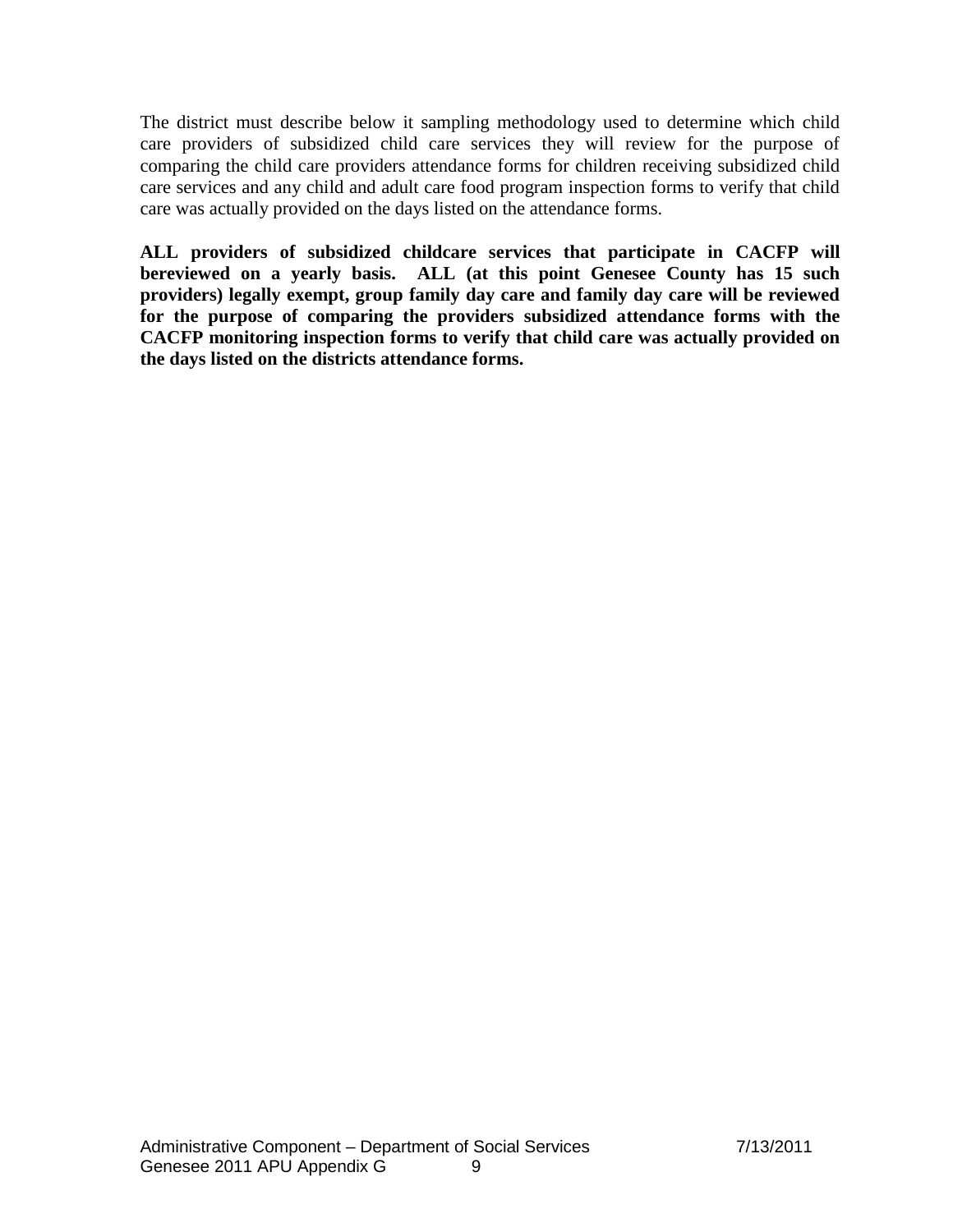## **APPENDIX G-4**

#### **IV. District Options (Required Section)**

Districts have certain flexibility to administer the child care subsidy program to meet local needs. Check which options that your district wishes to include in your county plan. Complete attachments for any area(s) checked.

- 1. Our district has identified local priorities in addition to the federal priorities (complete Appendix G-5).
- 2.  $\Box$  Our district has chosen to establish funding set-asides for NYSCCBG (complete Appendix G-6).
- 3.  $\Box$  Our district is using Title XX funds for the provision of child care services (complete Appendix G-7).
- 4. Our district has chosen to establish additional local standards for child care providers (complete Appendix G-8).
- 5.  $\boxtimes$  Our district has chosen to make payments to child care providers for absences (complete Appendix G-9).
- 6. Our district has chosen to make payments to child care providers for program closures (complete Appendix G-10).
- 7.  $\Box$  Our district has chosen to pay for transportation to and from a child care provider (complete Appendix G-11).
- 8.  $\Box$  Our district has chosen to pay up to a 15% higher than the applicable market rates for regulated child care services that have been accredited by a nationally recognized child care organization (complete Appendix G-11).
- 9.  $\Box$  Our district has chosen to pay up to 15% higher than the applicable market rates for non-traditional hours (complete Appendix G-11).
- 10. Our district has chosen to pay up to 75% of the enhanced market rate for legally-exempt family and in-home child care providers who have completed 10 hours of training and the training has been verified by the legally-exempt care giver enrollment agency (complete Appendix G-11).
- 11.  $\Box$  Our district has chosen to pay for child care services while a caretaker who works the second or third shift sleeps (complete Appendix G-11).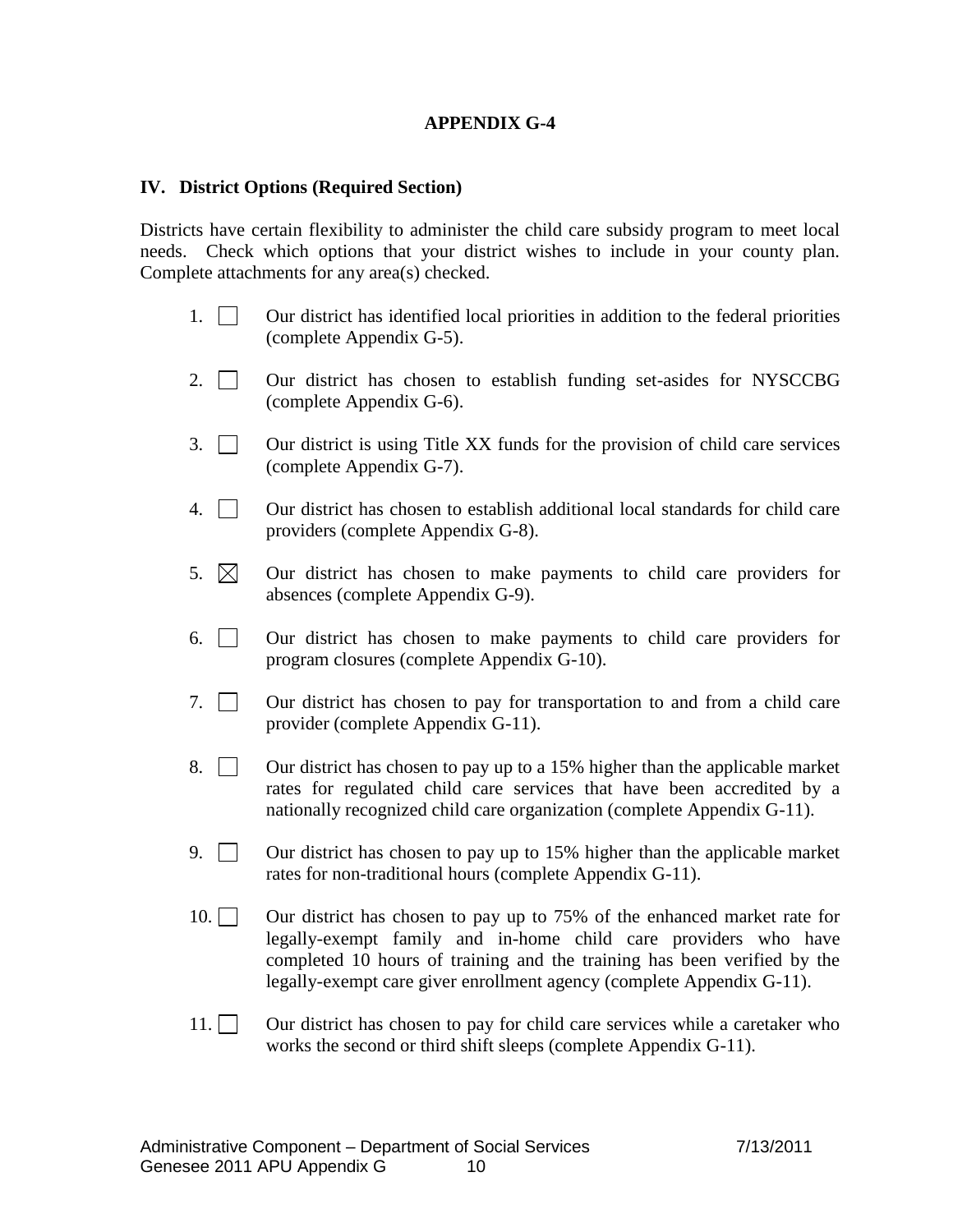- 12. Our district has chosen to make payments to child care providers who provide child care services, which exceed 24 consecutive hours (complete Appendix G-12).
- 13. Our district has chosen to include 18, 19 or 20 year olds in the Child Care Services Unit (complete Appendix G-12).
- 14. Our district is seeking a waiver from one or more regulatory provisions. Such waivers are limited to those regulatory standards that are not specifically included in law (complete Appendix G- 12).
- 15.  $\boxtimes$  Our district has chosen to pay for breaks in activity for low income families (non public assistance families, complete Appendix G-12).
- 16.  $\boxtimes$  Our district has chosen to use local equivalent forms such as, but not limited to, child care application, client notification and/or legally exempt enrollment forms (attach copies of the local equivalent forms your district uses).

Any previous approvals for local equivalent forms will not be carried forward into this county plan. Therefore, any local equivalent forms a district wishes to establish or renew must be included in this plan and will be subject to review and approval by OCFS.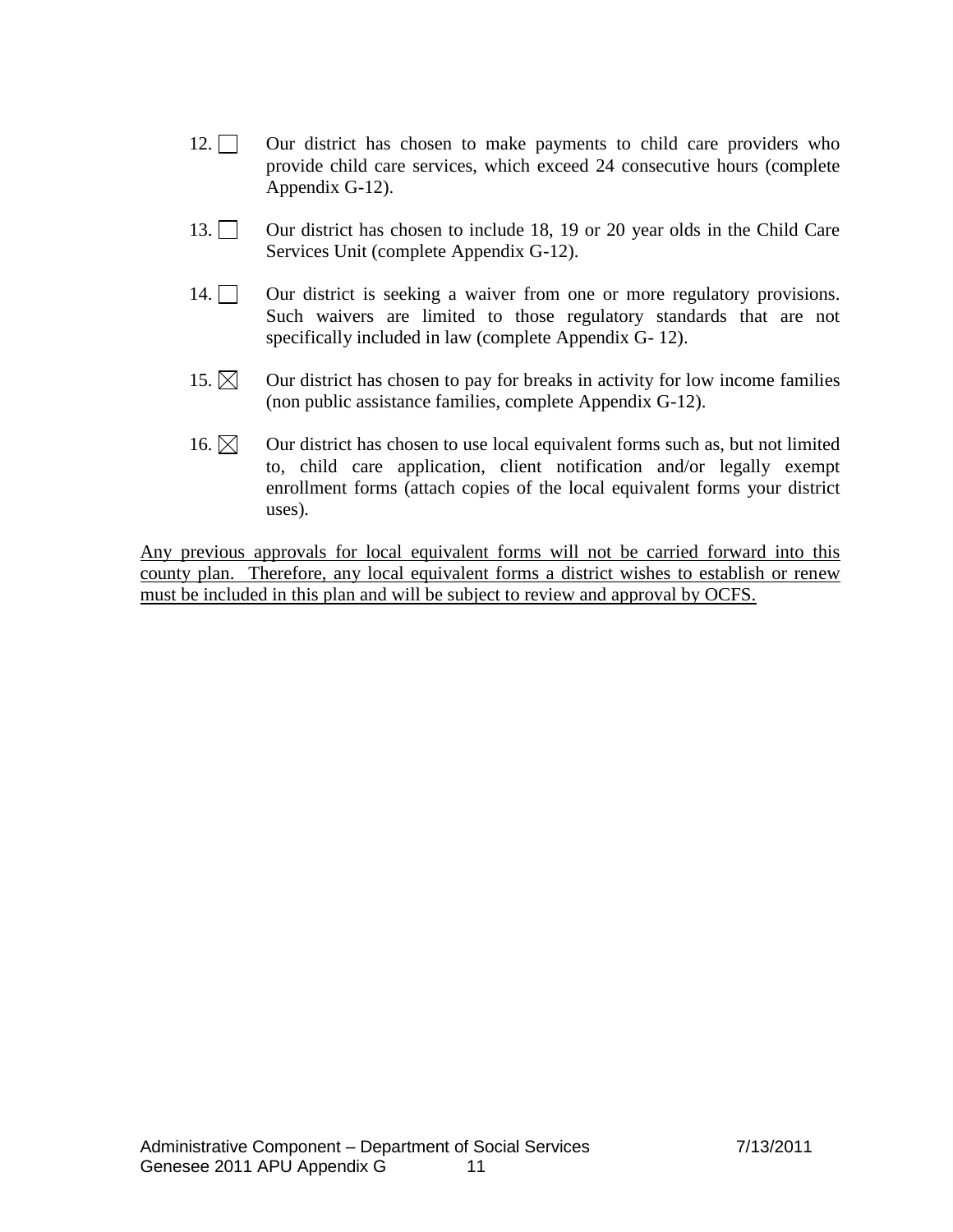## **APPENDIX G-5 PRIORITY POPULATIONS-ADDITIONAL LOCAL PRIORITIES**

In addition to the federal priorities of very low income families and families with children who have special needs, the following additional local priorities have been selected:

| Category:    | Rank: |
|--------------|-------|
| Description: |       |
|              |       |
| Category:    | Rank: |
| Description: |       |
|              |       |
| Category:    | Rank: |
| Description: |       |
|              |       |
| Category:    | Rank: |
| Description: |       |
|              |       |
| Category:    | Rank: |
| Description: |       |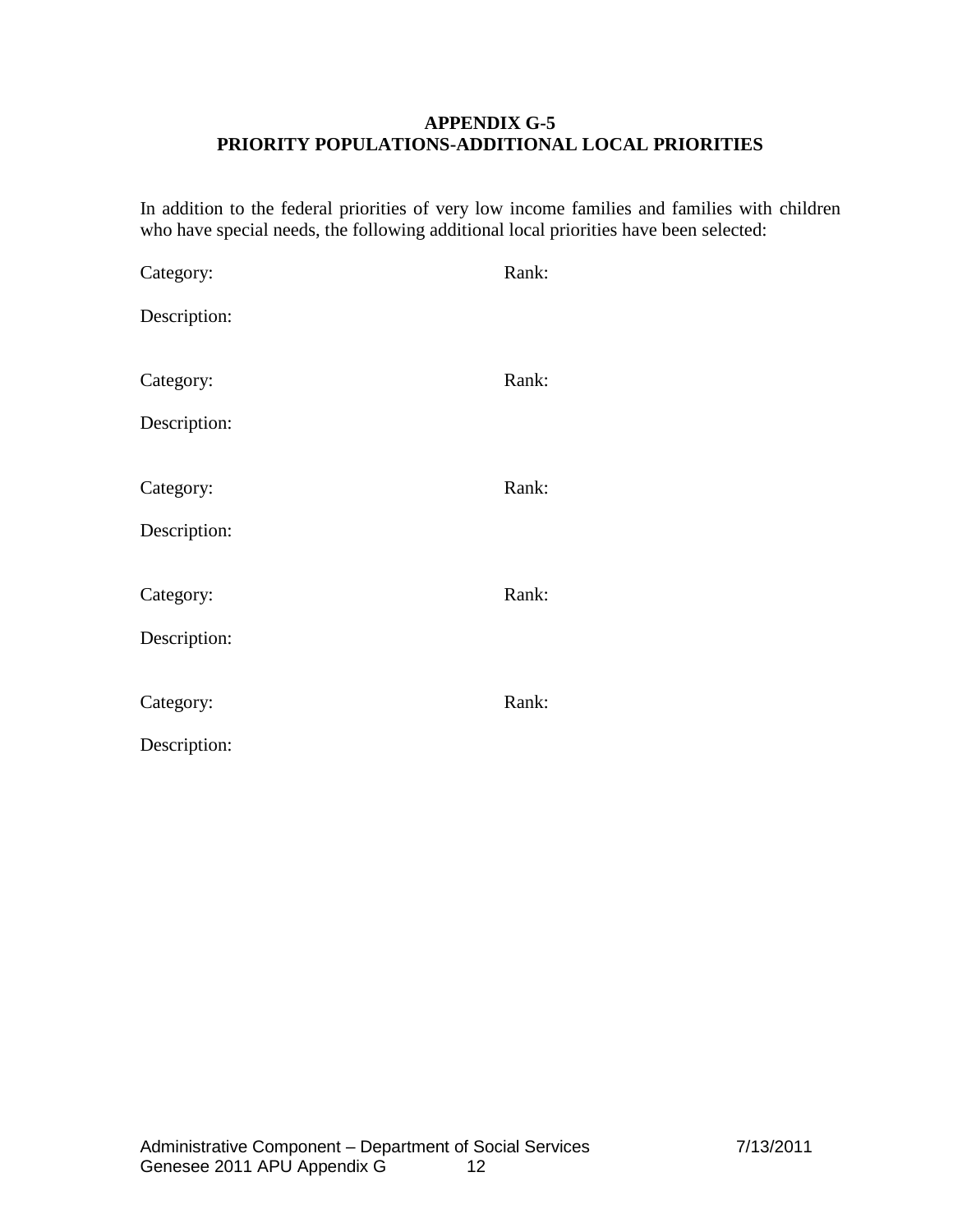# **APPENDIX G-6 FUNDING SET-ASIDES**

| <b>Total NYSCCBG Block Grant Amount Including Local</b><br><b>Funds</b> |    |  |
|-------------------------------------------------------------------------|----|--|
| Category:                                                               | \$ |  |
| Category:                                                               | \$ |  |
| Category:                                                               | \$ |  |
| Category:                                                               | \$ |  |
| Category:                                                               | \$ |  |
| Category:                                                               | \$ |  |
| Category:                                                               | \$ |  |
| <b>Total set asides</b>                                                 | \$ |  |

Describe for each category the rationale behind specific set-aside amounts out of the NYSCCBG (e.g. estimated number of children, etc.).

Category:

Category:

Category:

Category:

Category: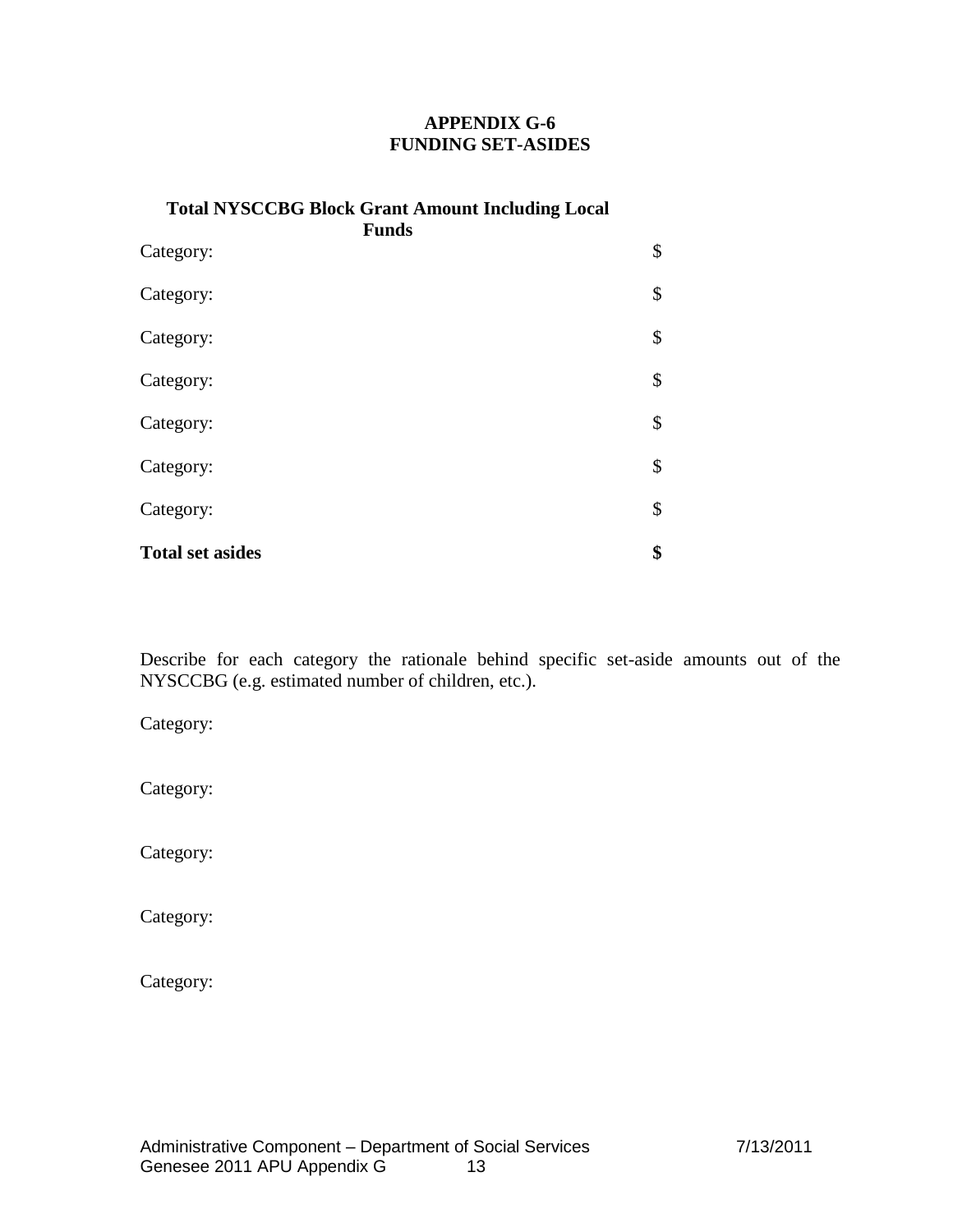# **APPENDIX G-6 (continued)**

The following amounts are set aside for specific priorities out of the Title XX block grant:

| Total set asides (Title XX) |  |
|-----------------------------|--|
| Category:                   |  |
| Category:                   |  |
| Category:                   |  |

Describe for each category the rationale behind specific set aside amounts out of the Title XX block grant (e.g. estimated number of children, etc.).

Category:

Category:

Category:

Category: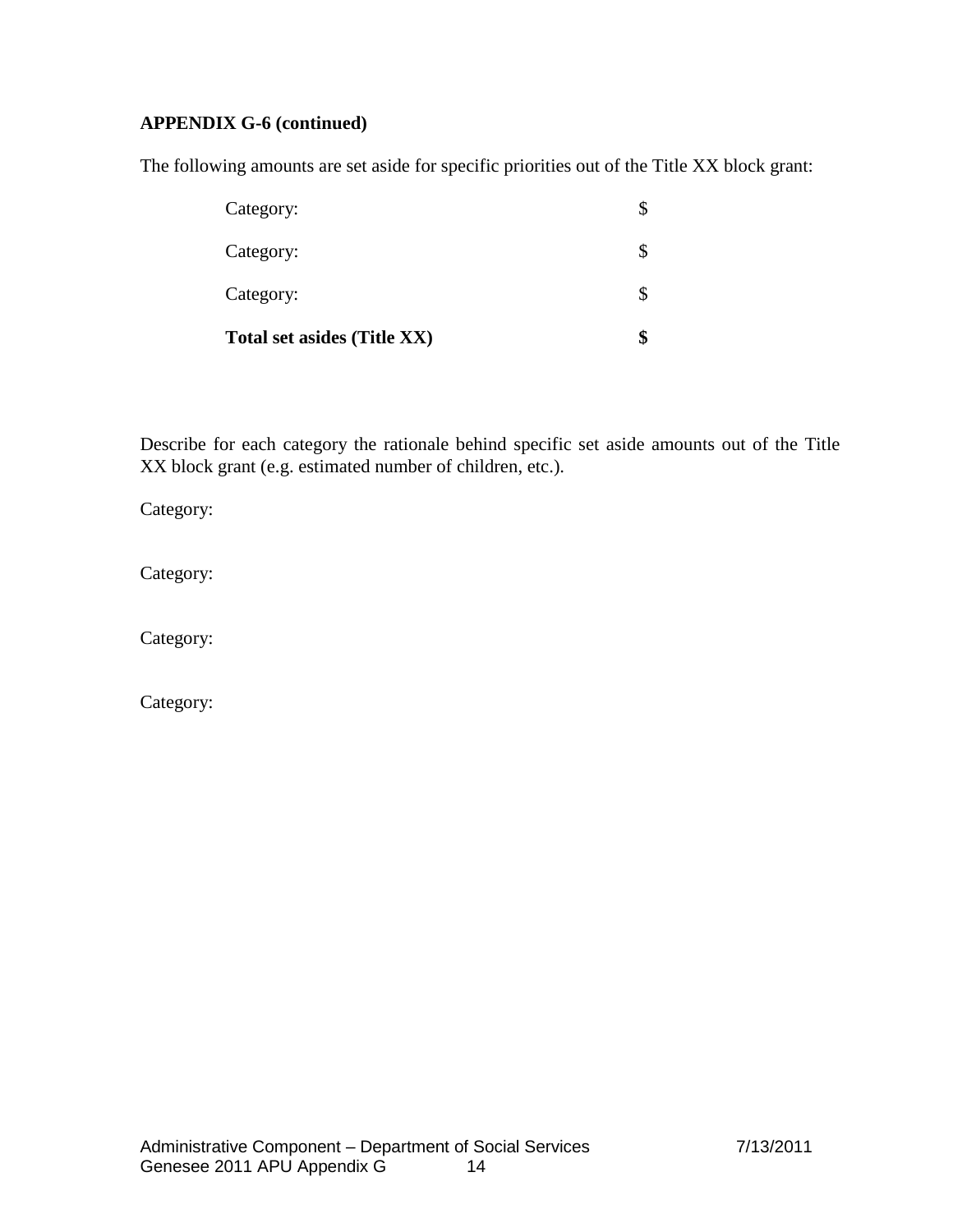## **APPENDIX G-7 TITLE XX CHILD CARE**

Projected total Title XX expenditures for plan duration: \$

Financial eligibility limits (percentage of State Income Standard) your district will apply based on family size. Maximum reimbursable limits are 275% for a family of 1 or 2, 255% for a family of 3, and 225% for a family of 4 or more. Districts that are utilizing Title XX funds only for child protective and/or preventive child care services must not enter financial eligibility limits as these services are offered without regard to income.

Family Size: (2)  $\%$  (3)  $\%$  (4)  $\%$ 

Programmatic Eligibility for Income Eligible Families. (Check all that apply.)

| Title XX:         | employment                                                                                                                                                                          |  | education/training |
|-------------------|-------------------------------------------------------------------------------------------------------------------------------------------------------------------------------------|--|--------------------|
|                   | seeking employment                                                                                                                                                                  |  | illness/incapacity |
|                   | homelessness                                                                                                                                                                        |  | domestic violence  |
|                   | emergency situation of short duration                                                                                                                                               |  |                    |
|                   | participating in an approved substance abuse treatment program                                                                                                                      |  |                    |
| <b>YES</b><br>NO. | Does your district apply any limitations to the programmatic eligibility criteria?<br>$(\mathcal{Q}_{\mathcal{A}})$ Toolwind Appleton on #1 for information on limiting alightlity) |  |                    |

(See Technical Assistance #1 for information on limiting eligibility.)

If yes, describe eligibility criteria:

Does your district prioritize certain eligible families for Title XX funding?  $|$  | YES | | NO

If yes, describe which families will receive priority:

Does your district use Title XX funds for child care for open child protective services cases?  $\vert$  YES  $\vert$  NO

Does your district use Title XX funds for child care for open child preventive services cases?  $\Box$  YES  $\Box$  NO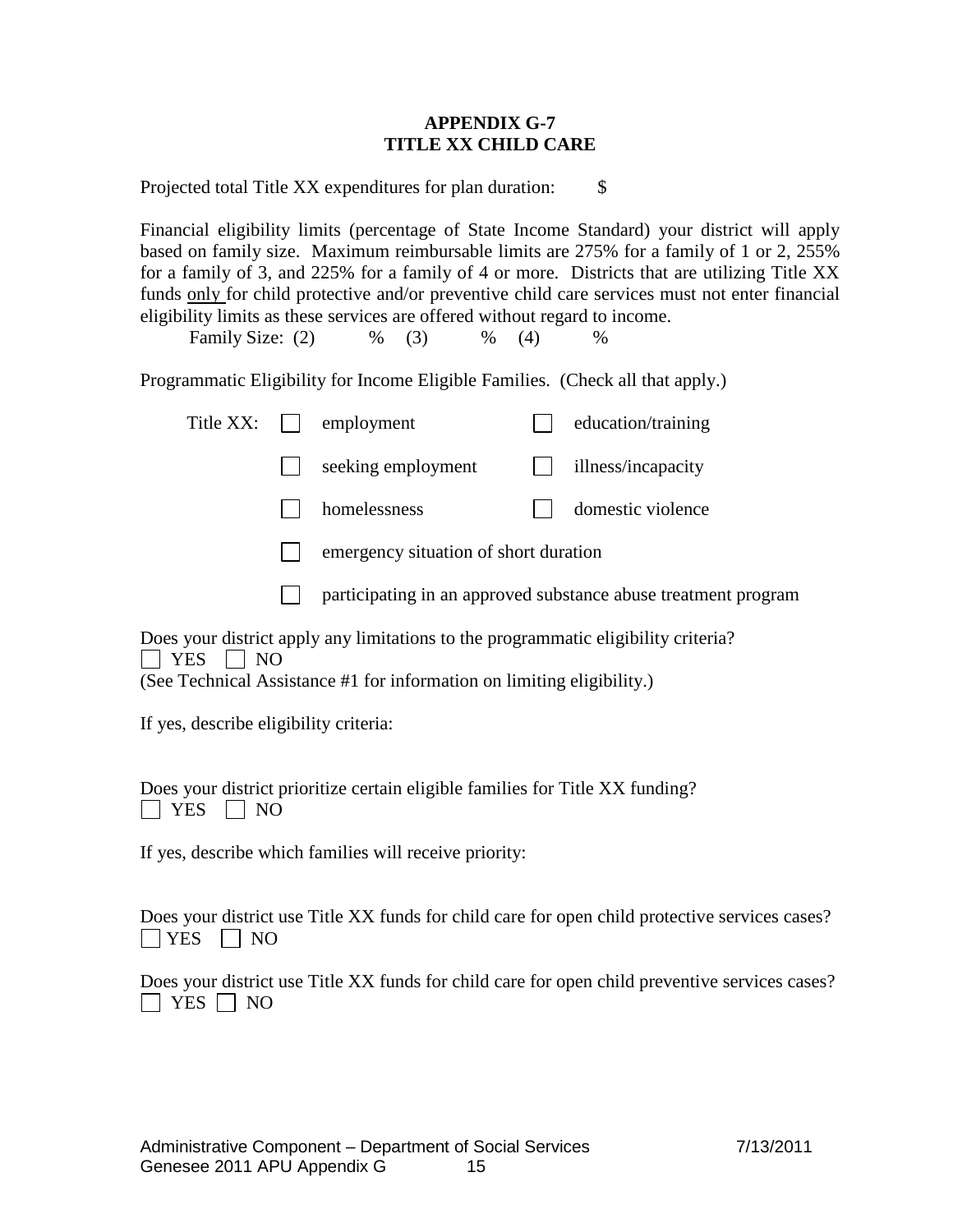## **APPENDIX G-8 ADDITIONAL LOCAL STANDARDS FOR CHILD CARE PROVIDERS**

The district may propose local standards in addition to the State standards for providers who will receive child care subsidies.

- 1. Described below are the additional local standards that will be required of providers as well as which providers must comply with each additional standard.
- 2. Described below are the methods and resources that will be utilized to determine that these additional local standards are being met.
- 3. Described below are the procedures the district will use to notify the Legally Exempt Caregiver Enrollment Agency as to whether or not the legally exempt provider is in compliance with the additional local standards. (Districts only need to describe this procedure if the additional local standard is applied to legally exempt child care providers.)
- 4. Described below is the justification for each additional standard.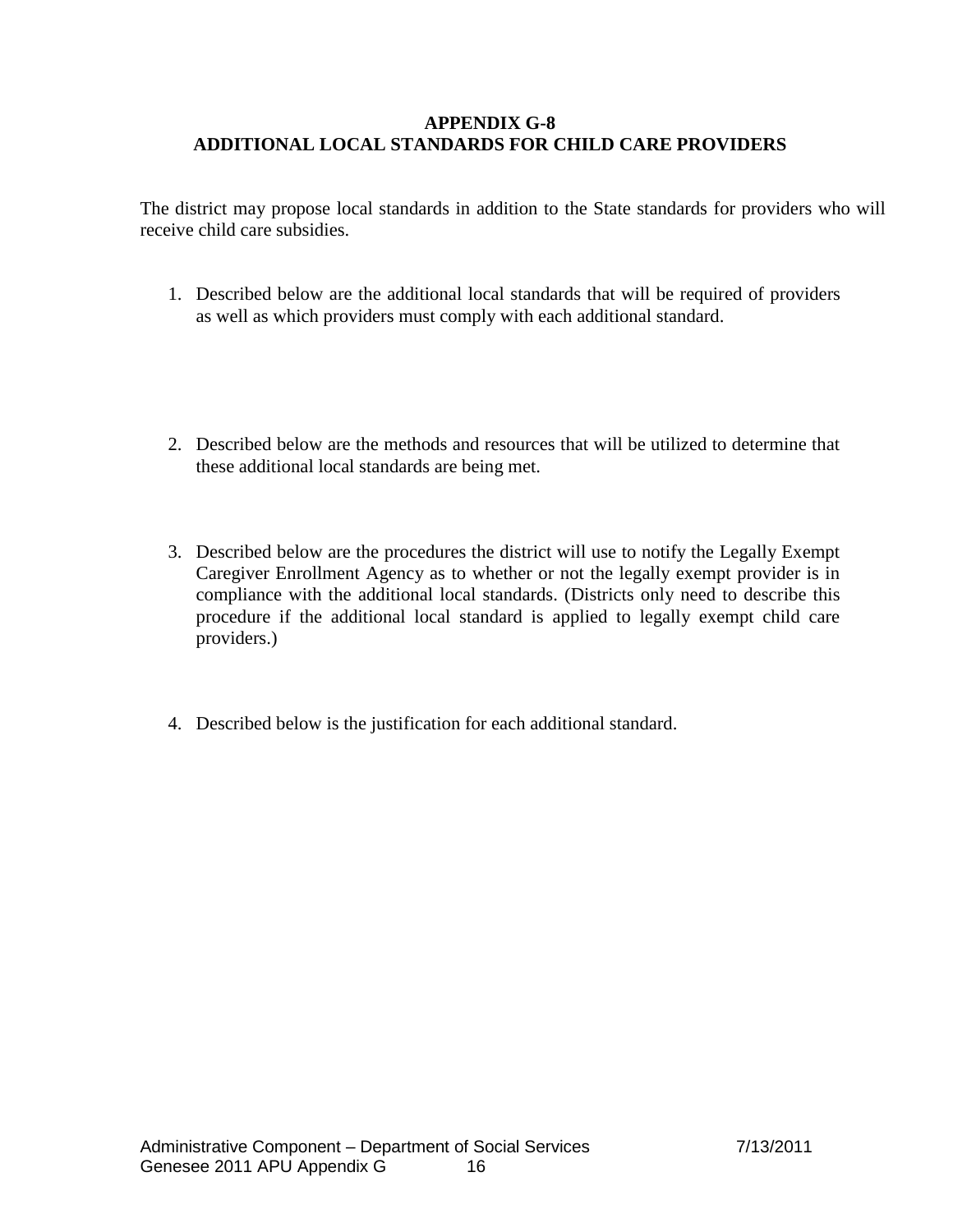## **APPENDIX G-9 PAYMENT TO CHILD CARE PROVIDERS FOR ABSENCES**

The following providers are eligible for payment for absences: (Check any that are eligible)

| Day Care Center                                         |                    | Legally Exempt Group                                                               |
|---------------------------------------------------------|--------------------|------------------------------------------------------------------------------------|
| Group Family Day Care                                   | IXI                | School Age Child Care                                                              |
| <b>Family Day Care</b>                                  |                    |                                                                                    |
| contract or letter of intent. $\boxtimes$ Yes $\Box$ No |                    | Our district will only pay for absences to providers with which the district has a |
| Base period selected (check one)                        | $\bowtie$ 3 months | 6 months                                                                           |

Number of absences allowed during base period:

| <b>Period</b><br><b>Routine Limits</b><br>(# of days) |    | <b>Extenuating</b><br><b>Circumstances</b><br>$(\# of days)$ | <b>Total Number of</b><br><b>Absences Allowed</b><br>$#$ of days) |
|-------------------------------------------------------|----|--------------------------------------------------------------|-------------------------------------------------------------------|
| In a month                                            | 12 |                                                              |                                                                   |
| Base period                                           |    | N/A                                                          |                                                                   |

List reasons for absences for which the district will allow payment:

List any limitations on the above providers' eligibility for payment for absences:

Note: Legally exempt family child care and in-home child care providers are **not** eligible to receive payment for absences.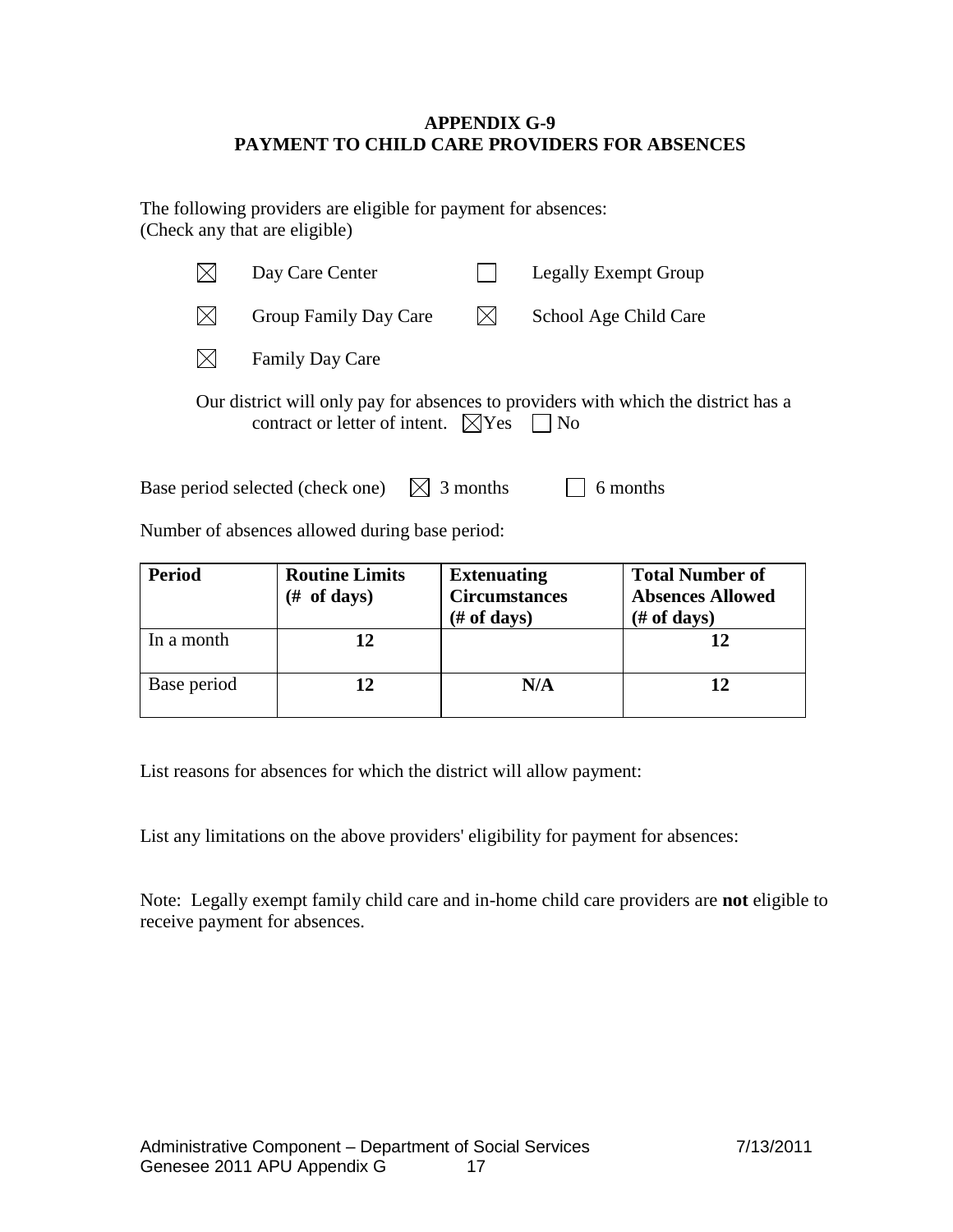# **APPENDIX G-10 PAYMENT TO CHILD CARE PROVIDERS FOR PROGRAM CLOSURES**

The following providers are eligible for payment for program closures:

| Day Care Center       | Legally Exempt Group  |
|-----------------------|-----------------------|
| Group Family Day Care | School Age Child Care |
| Family Day Care       |                       |

| Our district will only pay for program closures to providers with which the district has a |  |  |  |
|--------------------------------------------------------------------------------------------|--|--|--|
| contract or letter of intent. $\Box$ Yes $\Box$ No                                         |  |  |  |

Enter the number of days allowed for program closures (maximum allowable program closures is five days).

List the allowable program closures for which the district will provide payment.

Note: Legally exempt family child care and in-home child car providers are **not** allowed to be reimbursed for program closures.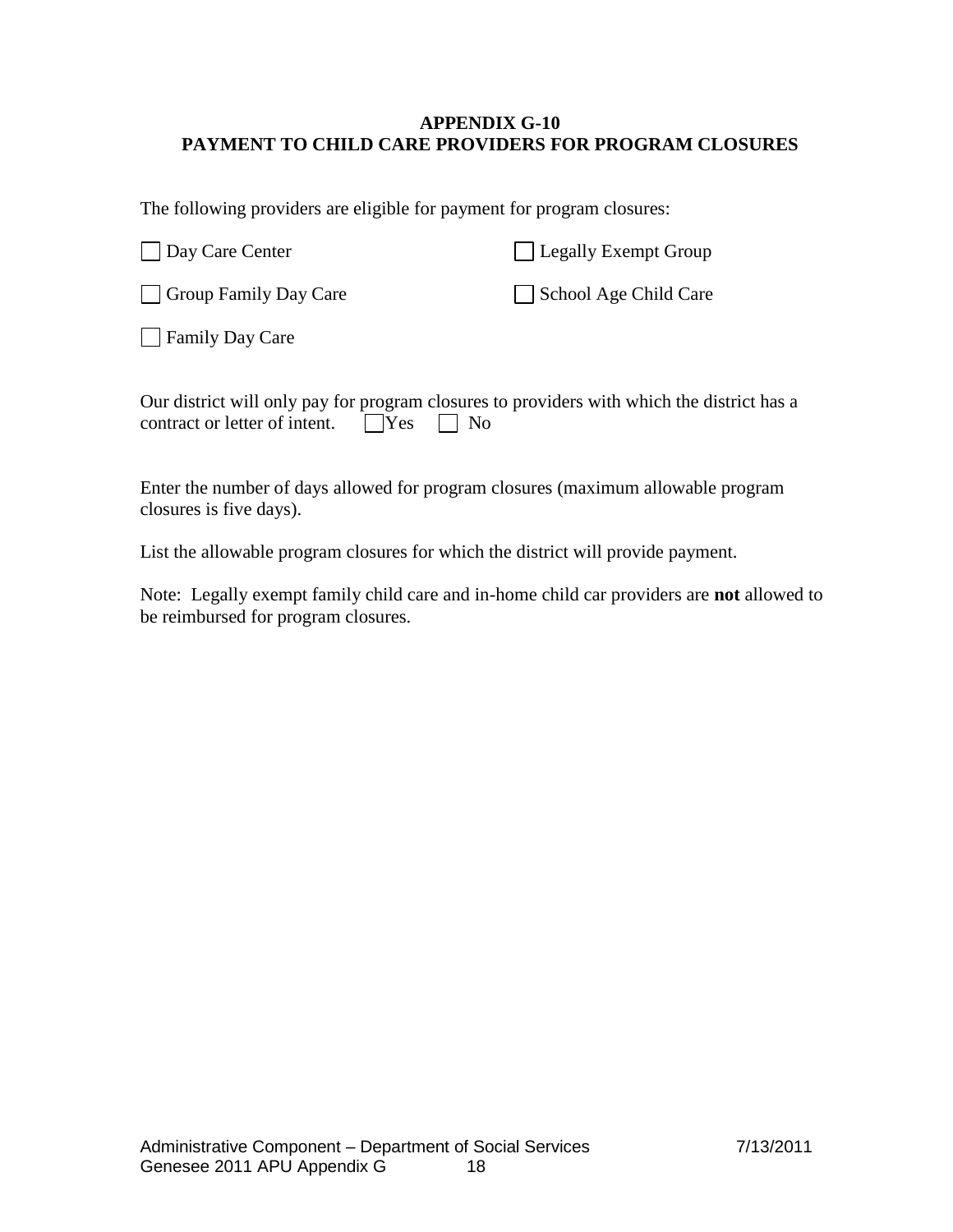## **APPENDIX G-11 TRANSPORTATION, DIFFERENTIAL PAYMENT RATES, ENHANCED MARKET RATES FOR LEGALLY EXMEPT, SLEEP**

#### **Transportation**

Describe below under what circumstances and limitations if any your district will use to reimburse for transportation, what type of transportation will be reimbursed (public vs. private), and how much your district will pay (per mile or trip). Note if paying for transportation, Appendix F will need to reflect this choice.

# **Differential Payment Rates**

Indicate below the percentage above the market rate your district has chosen.

Accredited Programs may receive a differential payment up to % above market rate.

Care during non-traditional hours may be paid up to  $\%$  above market rate.

Limitations to the above differentials are as follows:

Payments may not exceed 15% above market rate. However, if your district wishes to establish a payment rate that is in excess of 15% above the applicable market rate must describe below why the 15% maximum is insufficient to provide access within the district to accredited programs and/or care provided during non-traditional hours.

# **Enhanced Market Rate For Legally-Exempt Family and In-Home Child Care Providers**

If a district elects to establish a payment rate that is in excess of the enhanced market rate for legally- exempt family and in-home child care providers who have annually completed 10 or more hours of training and the training has been verified by the legally-exempt care giver enrollment agency. The district must state the percentage above the market rate it proposes to use.

Our district is requesting to increase the legally-exempt enhanced market rate up to\_\_\_\_percent of the applicable registered family day care market rate. Market rate may not exceed 75 percent (75%) of the child care market rates established for registered family day care.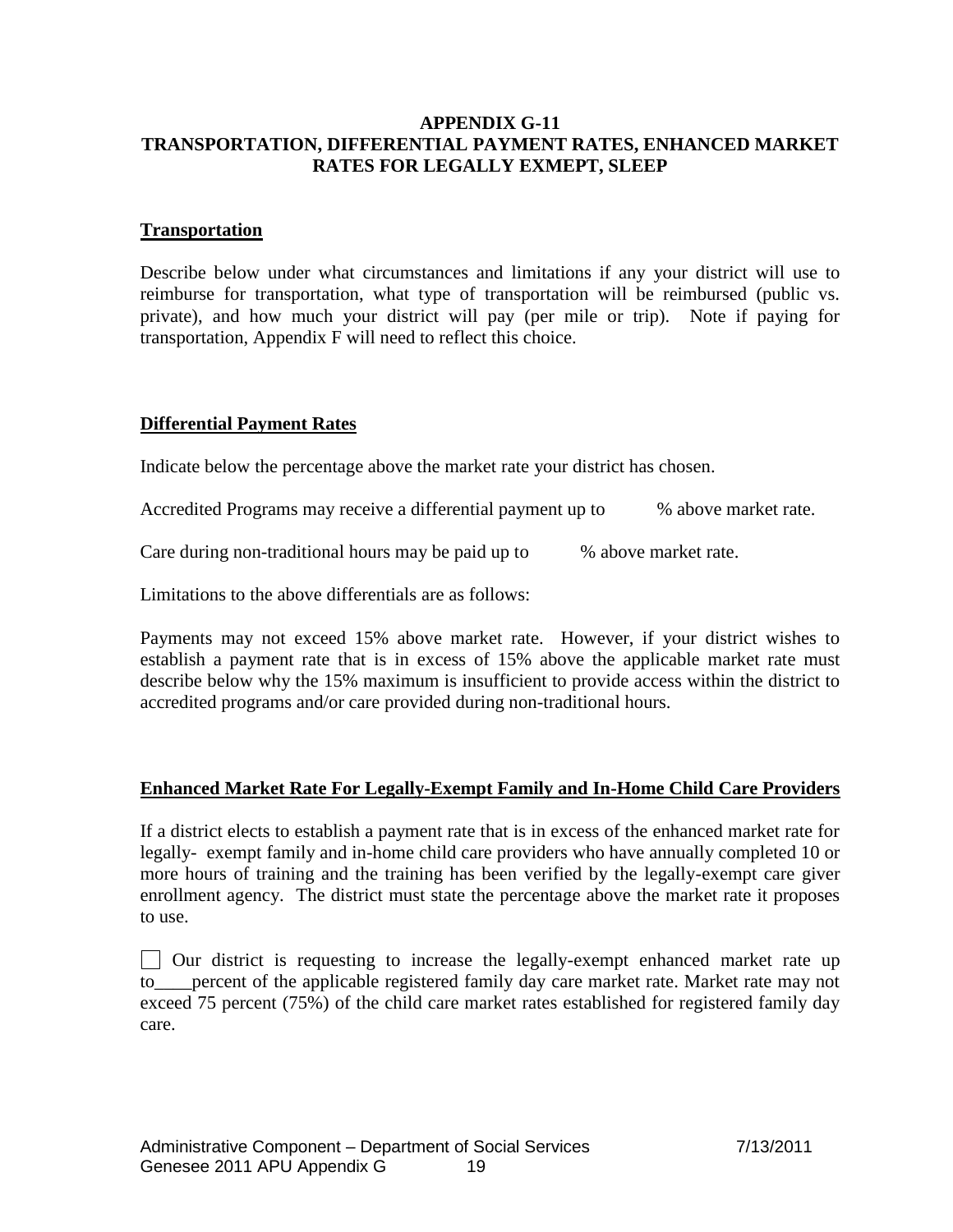A district that selects the option to increase the legally-exempt enhanced market rate must select one of the options listed below for implementation of the legally-exempt enhanced market rate:

 $\Box$  for all legally-exempt family and in-home child care providers that have been approved by the applicable legally-exempt caregiver enrollment agency; or

 $\Box$  for those legally-exempt family and in-home child care providers who were receiving the enhanced rate on the date of the regulations, but only for the remainder of their current oneyear enrollment period; or

 $\Box$  for those legally-exempt family and in-home child care providers who were receiving the enhanced rate on the date of the regulations, for the remainder of the time they remain enrolled and continue to meet the ten-hour annual training requirement.

# **Sleep**

The following describes the standards that will be used in evaluating whether or not to pay for child care services while a parent or caretaker that works a second or third shift sleeps and any limitations pertaining to payment:

Indicate the number of hours allowed by your district (maximum number of hours allowed is eight).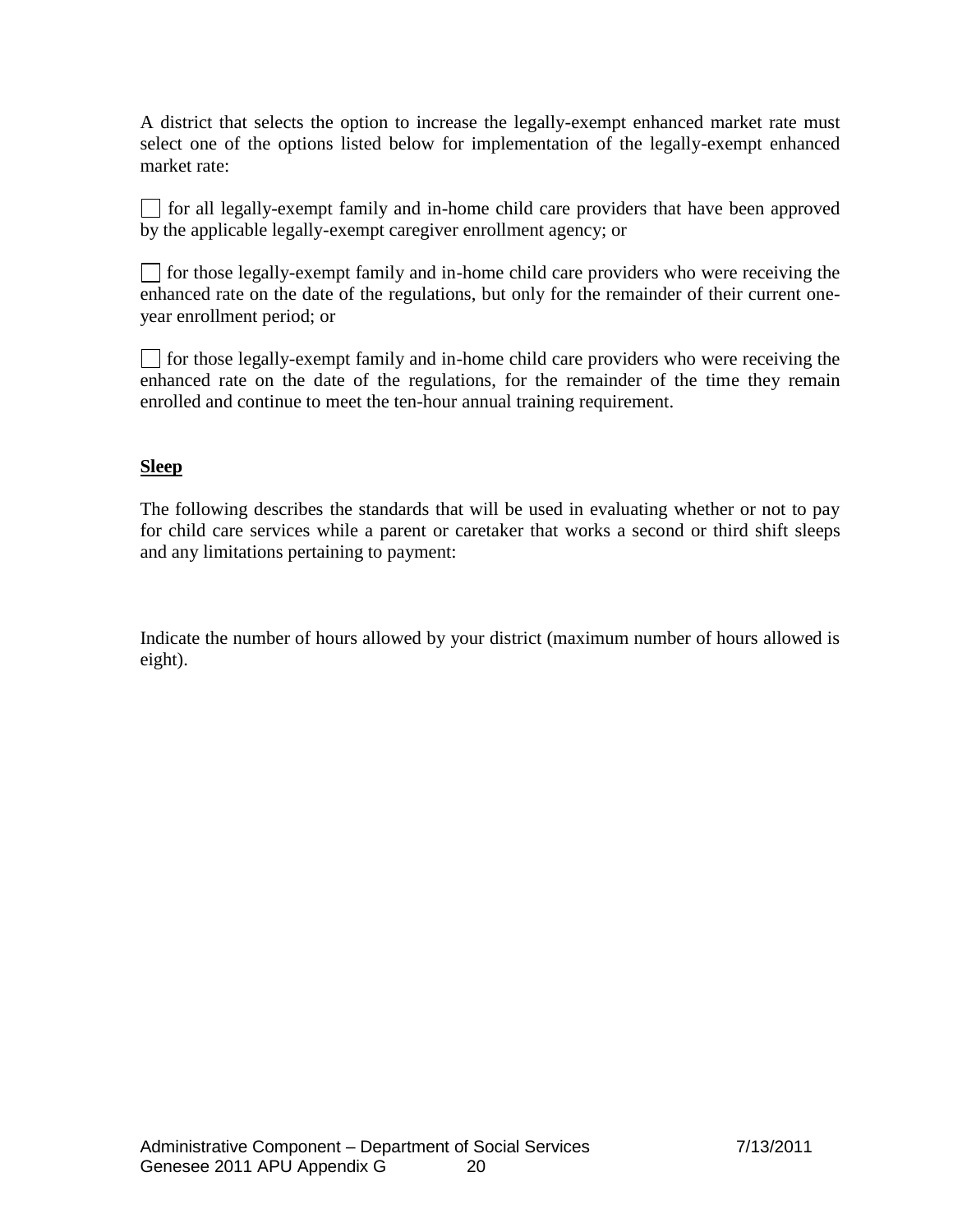# **APPENDIX G-12 CHILD CARE EXCEEDING 24 HOURS, CHILD CARE SERVICES UNIT, WAIVERS, BREAKS IN ACTIVITIES**

#### **Child Care Exceeding 24 Hours**

Child care services may exceed 24 consecutive hours when such services are provided on a short-term emergency basis or in other cases where the caretaker's approved activity necessitates care for 24 hours on a limited basis.

Describe any limitations for payment of child care services that exceed 24 consecutive hours.

# **Child Care Services Unit**

The Child Care Service Unit is the basis upon which a district will determine which household and/or family members should be counted in determining family size and countable family income.

Our district will include the following in the Child Care Services Unit (check which ones apply).

| $\Box$ 18 year old | $\Box$ 19 year old | $\Box$ 20 year old |
|--------------------|--------------------|--------------------|
|--------------------|--------------------|--------------------|

#### **-OR-**

Our district will include only the following in the Child Care Services Unit when it will benefit the family (check which ones apply).

| $\boxtimes$ 18 year old | $\Box$ 19 year old | $\Box$ 20 year old |
|-------------------------|--------------------|--------------------|

Describe the criteria your district will use to determine whether or not an 18, 19 or 20 year old is included in the Child Care Services Unit. **To maintain eligibility.**

#### **Waivers**

Districts have the authority to request a waiver of any regulatory provision that is nonstatutory. Describe and justify why your district is requesting a waiver.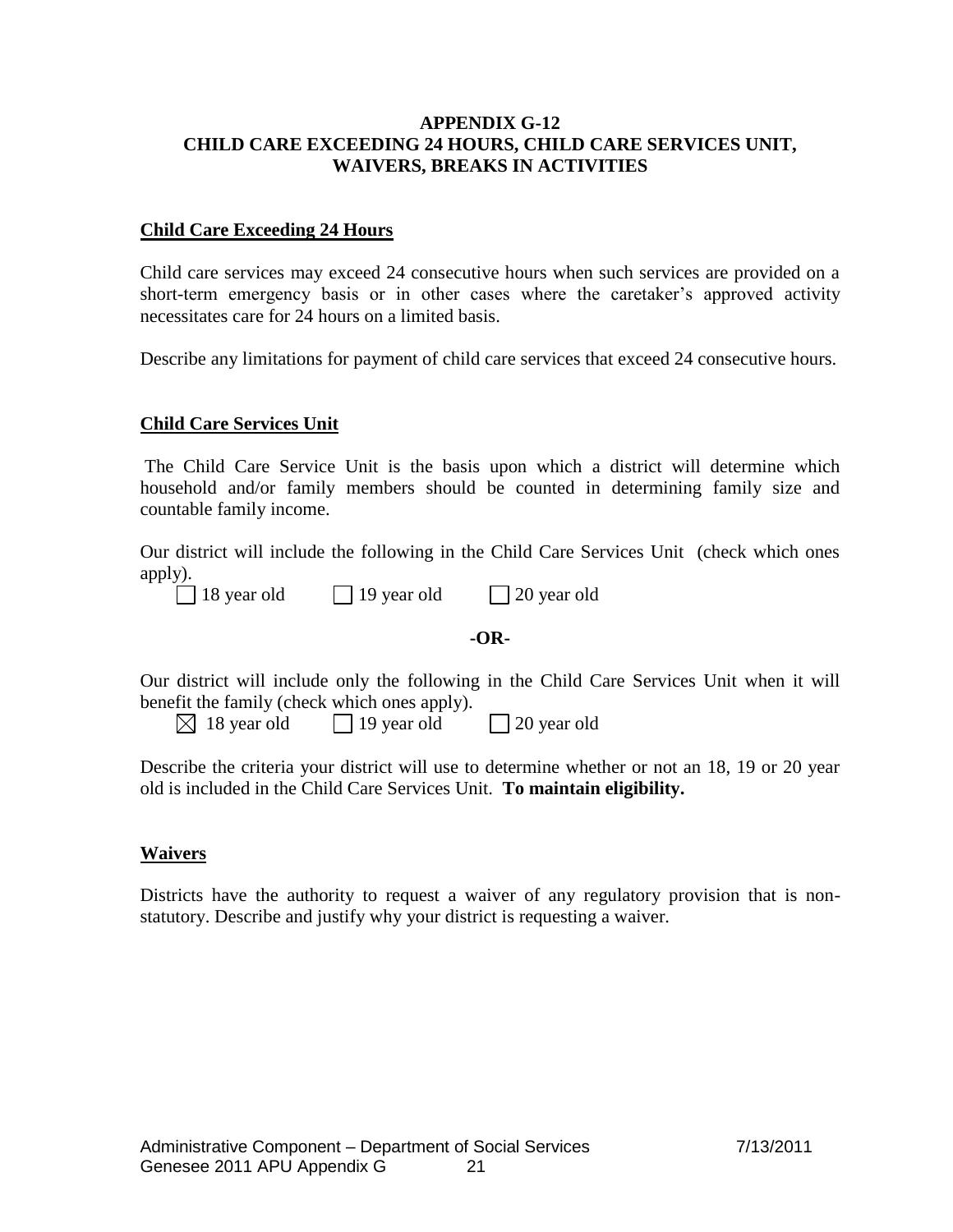## **Breaks in Activities**

Districts may pay for child care services for low income families during breaks in activities for a period not to exceed two weeks or for a period not to exceed one month where child care arrangements would otherwise be lost and the subsequent activity is expected to begin within that period (check one).

|  | $\boxtimes$ two weeks | four weeks |
|--|-----------------------|------------|
|--|-----------------------|------------|

Districts may provide child care services while the caretaker is waiting to enter an approved activity or employment or on a break between approved activities. The following low income families are eligible for child care services during a break in activities (check any that are eligible):

|  |  | $\Box$ entering an activity $\boxtimes$ waiting to begin employment $\Box$ break between activities |  |
|--|--|-----------------------------------------------------------------------------------------------------|--|
|--|--|-----------------------------------------------------------------------------------------------------|--|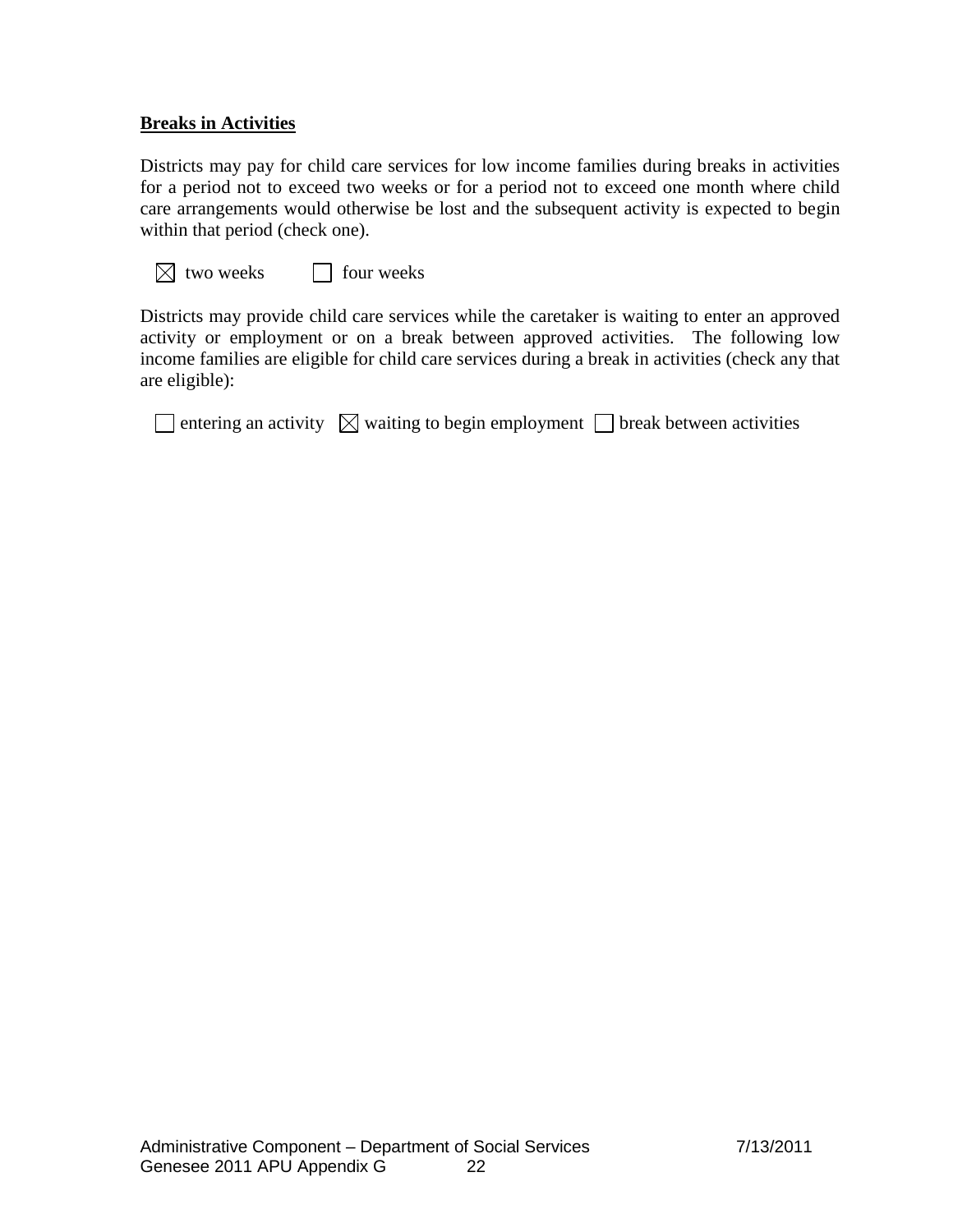## **APPENDIX H ANNUAL PLAN UPDATE CHECKLIST ADMINISTRATIVE COMPONENT – LOCAL DEPARTMENT OF SOCIAL SERVICES**

#### **Genesee County**

All Local Department of Social Services are required to complete this checklist. For each item below, please indicate by marking "YES" or "NO" whether there are any changes to report. For each item that is answered "Yes" or where a "NO" response is not an option, a written response is required clearly indicating what has changed and reason for the change. Reponses should be attached on separate page and added at the end of this appendix. . Please note that Appendices G-1 must be completed.

| <b>YES</b>  | NO          | I.<br><b>Financing Process</b>                                                                                                                                                                                                                                                                      |
|-------------|-------------|-----------------------------------------------------------------------------------------------------------------------------------------------------------------------------------------------------------------------------------------------------------------------------------------------------|
|             |             | General Information<br>a.<br>b. Purchase of Services<br>c. Performance or Outcome Based Provisions                                                                                                                                                                                                  |
|             | $\boxtimes$ | <b>Monitoring Procedures</b><br>П.                                                                                                                                                                                                                                                                  |
|             |             | III. Appendices<br>a. Appendix A – Legal Assurances<br>b. Appendix $B -$ Summary of Memorandum of Understanding with the<br>District Attorney's Office for Child Protective Services                                                                                                                |
|             |             | c. Appendix $C$ – Estimate of Persons to be Served<br>d. Appendix D - Non-Residential Services to Victims of Domestic<br>Violence                                                                                                                                                                   |
|             | $\boxtimes$ | Appendix E – Chafee Foster Care Independence Program Use of<br>e.<br>Allocations                                                                                                                                                                                                                    |
| $\boxtimes$ |             | Appendix F – Department of Social Services – Program Information<br>f.<br>Matrix                                                                                                                                                                                                                    |
|             |             | Appendix G – Child Care<br>g.<br>1. Appendix G-1 – Administration<br>2. Appendix G-2 – Other Eligible Families if Funds are Available<br>3. Appendix G-3 – Reasonable Distance, Very Low Income,<br>Family Share, Case Closings and Case Openings, and Fraud and<br><b>Abuse Control Activities</b> |
|             |             | 4. Appendix G-4 – Districts Options<br>Appendix G-5 – Priority Populations<br>5.<br>6. Appendix G-6 – Funding Set-Asides<br>7. Appendix G-7 - Title XX Child Care<br>Appendix G-8 - Additional Local Standards for Child Care<br>8.<br>Providers                                                    |